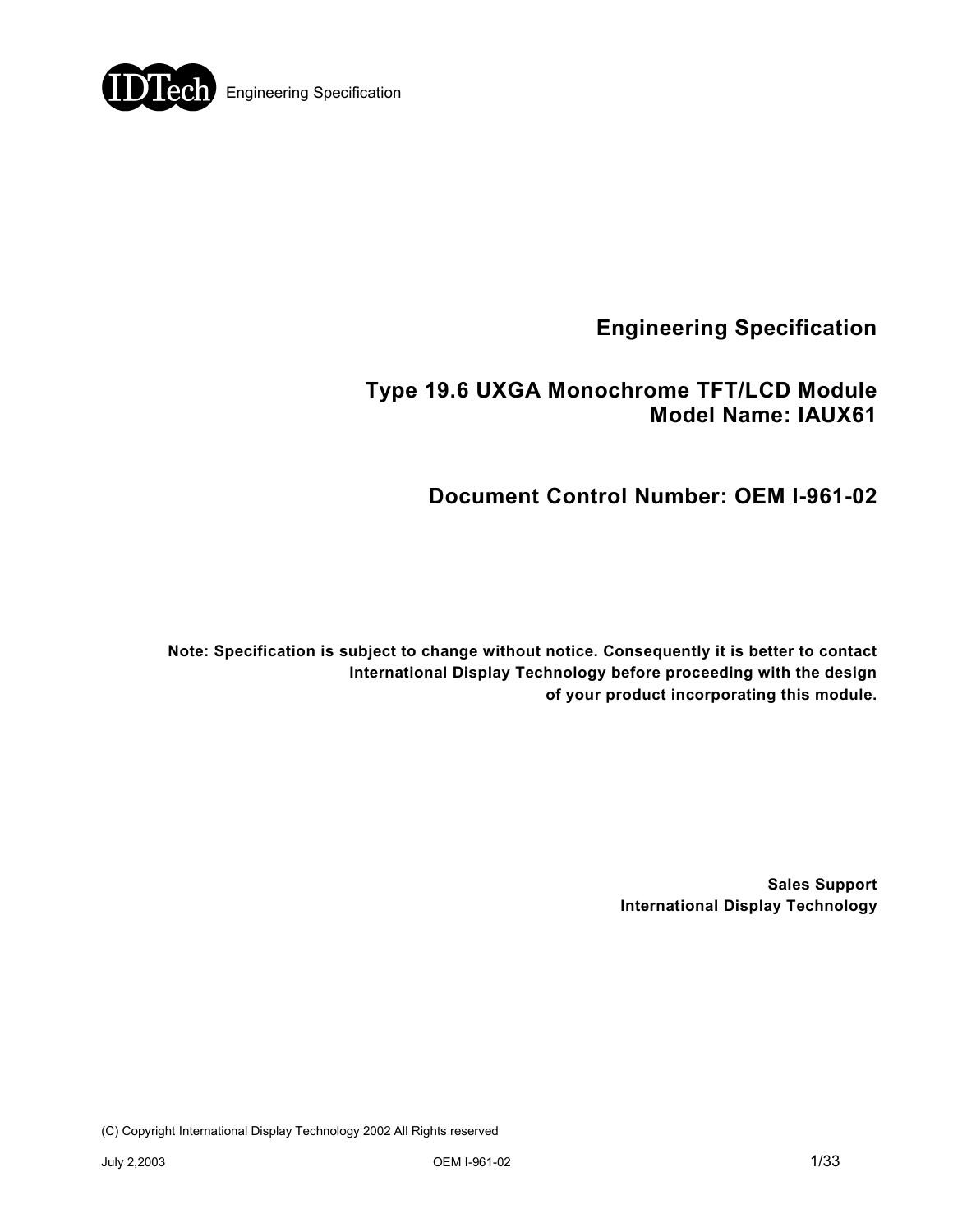

Engineering Specification

# **i Contents**

- i Contents
- ii Record of Revision
- **1.0 Handling Precautions**
- **2.0 General Description**
- 2.1 Characteristics
- 2.2 Functional Block Diagram
- **3.0 Absolute Maximum Ratings**
- **4.0 Optical Characteristics**
- **5.0 Signal Interface**
- 5.1 Connectors
- 5.2 Interface Signal Connector
- 5.3 Interface Signal Description
- 5.4 Interface Signal Electrical Characteristics
- 5.4.1 LVDS Receiver Circuit
- 5.4.2 Recommended Guidelines for Motherboard PCB Design and Cable Selection
- **6.0 Pixel Format Image**
- **7.0 Video Timings**
- 7.1 Timing Characteristics
- **8.0 Power Consumption**
- **9.0 Power ON/OFF Sequence**
- **10.0 Mechanical Characteristics**
- **11.0 National Test Lab Requirement**

### **12.0 Application Note**

- 12.1 Design Recommendation
- 12.1.1 Recommendation for cooling
- 12.1.2 Mechanical Recommendation for monitor enclosure design
- 12.1.3 Recommendation of designing monitor which users IAUX61 for EMC compliance
- 12.2 Design Reference Data
- 12.2.1 Backlight Dimming Range vs VDIM voltage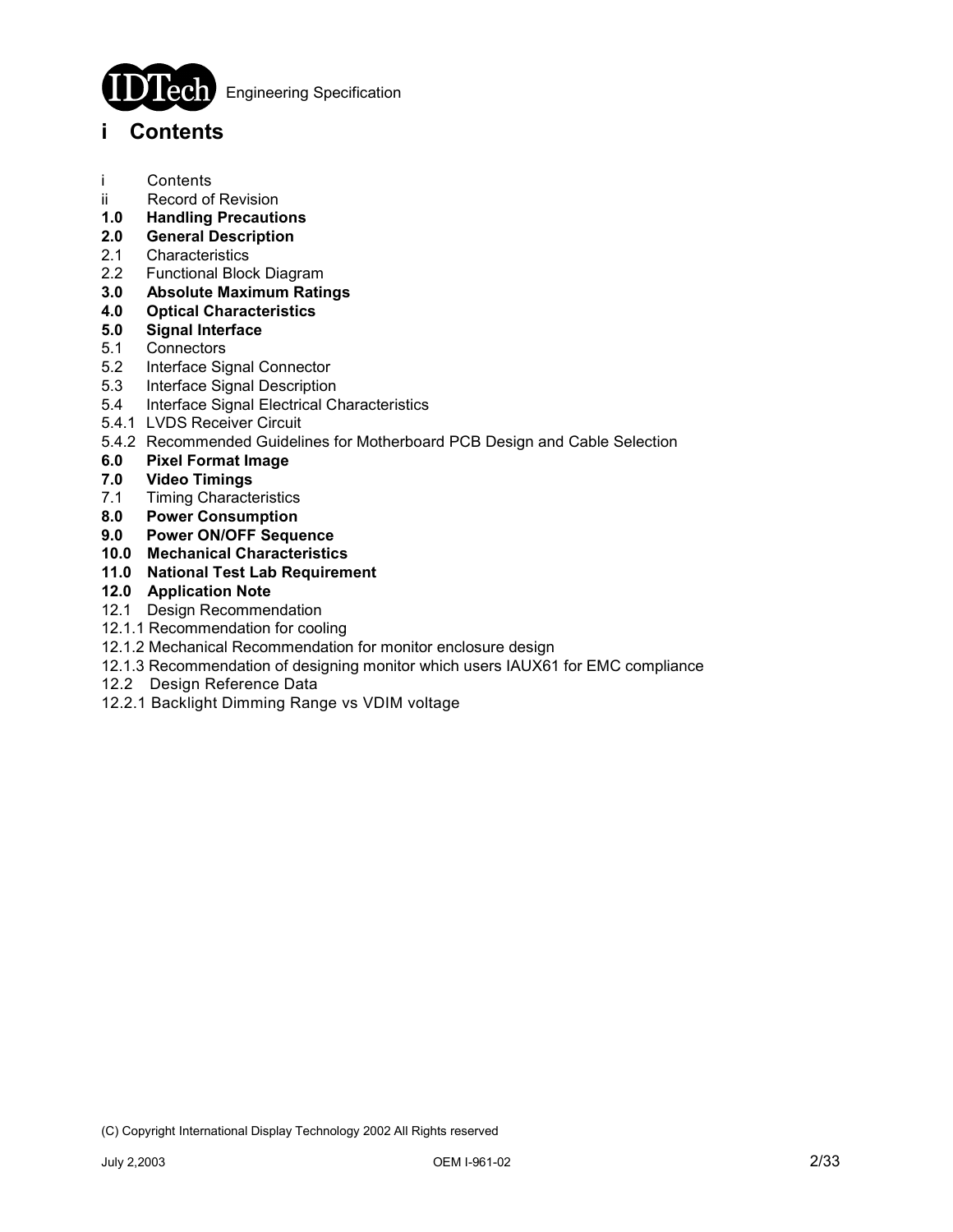

# **ii Record of Revision**

| Date          | Document Revision | Page | Summary                                              |
|---------------|-------------------|------|------------------------------------------------------|
| March 19,2003 | OEM I-961-01      | All  | First Edition for customer.                          |
|               |                   |      | Based on Internal Spec. as of January 16,2003.       |
| July 2,2003   | OEM I-961-02      | 5    | To Update Characteristics table.                     |
|               |                   | 6    | To Add the atmospheric pressure.                     |
|               |                   | 9    | To Update Minimum White Luminance.                   |
|               |                   | 11   | To Update I/F Connector-2 Signal Pin Assignment (J2) |
|               |                   |      | Pin20 (N.C.) is changed to SELLVDS.                  |
|               |                   | 13   | To Update Signal Description for J1, J2 and CN1      |
|               |                   |      | The explanation of SELLVDS is added.                 |
|               |                   | 16   | To Update LVDS Receiver AC Characteristics           |
|               |                   | 17   | To Update LVDS Format.                               |
|               |                   | 25   | To Update Timing Characteristics.                    |
|               |                   | 26   | To Update Power Consumption.                         |
|               |                   | 27   | To Update Power Sequence                             |
|               |                   | 28   | To Update Reference Drawings.                        |
|               |                   | 30   | To Add Application Note chapter                      |
|               |                   | 33   | To Add Design Reference Data.                        |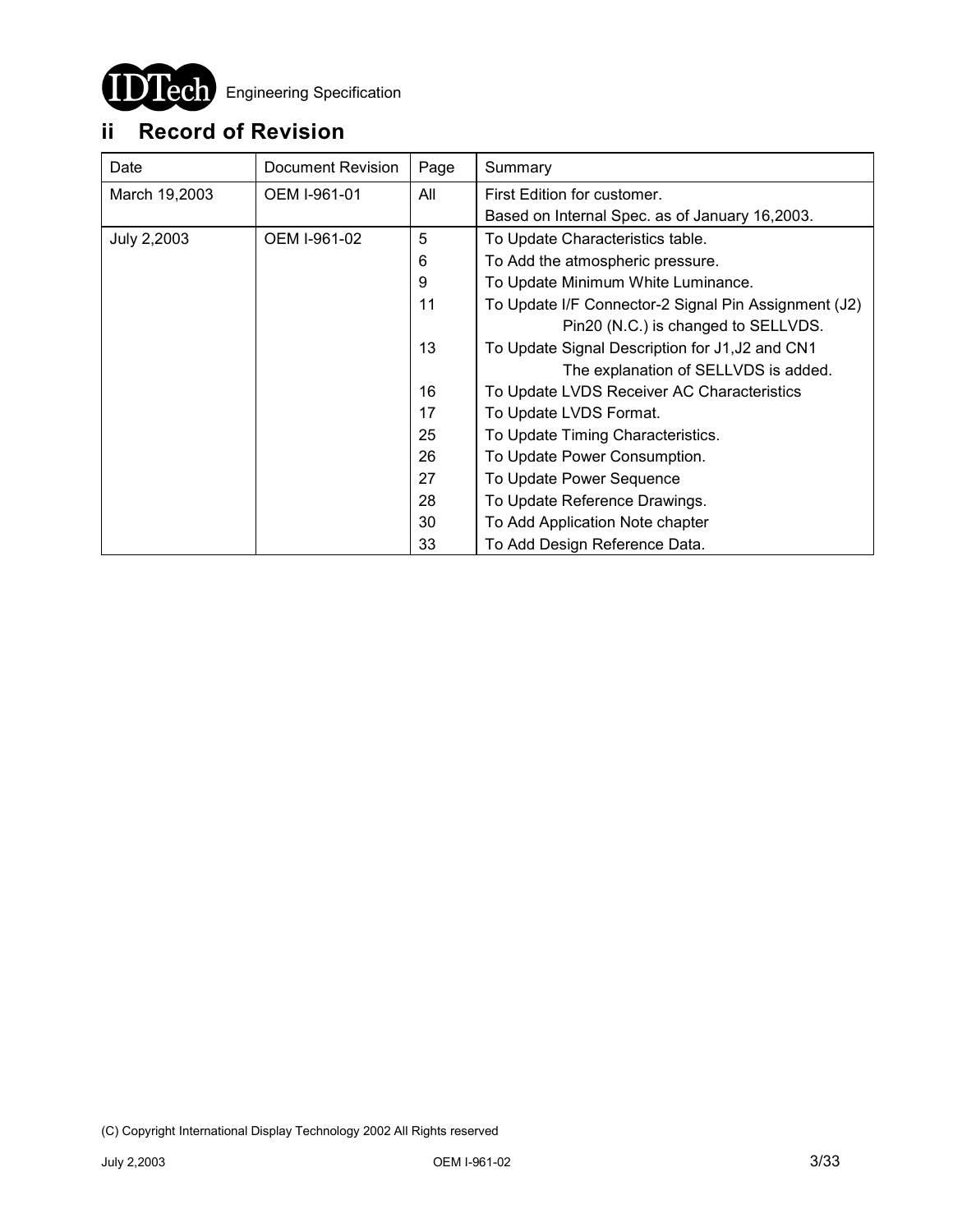**Engineering Specification** 



# **1.0 Handling Precautions**

- If any signal or power line deviates from the power on/off sequence, it may cause shortening the life of the LCD module and/or damage the electrical components. Also , hot plug-in operation may cause the similar damages as above.
- The LCD panel and CCFL (Cold Cathode Fluorescent Lamp)s are made of glass and may break or crack if dropped on a hand surface. Handling with care is necessary.
- The fluorescent lamp in the liquid crystal display (LCD) contains mercury. Do not put it in trash that is disposed of in landfills. Dispose of it as required by local ordinances or regulations.
- Small amount of materials having no flammability grade is used in the LCD module. The LCD module should be applied to exemption conditions of the flammability requirements (4.4.3.3, EN60950 or UL1950) in an end product.
- Please handle with care when mounted in the system cover. Mechanical damage for the lamp cable/ lamp connector may cause safety problems.
- After installation of the TFT Module into an enclosure (Monitor frame ,for example), do not twist nor bent the TFT Module even momentary. At designing the enclosure, it should be taken into consideration that no bending/ twisting forces are applied to the TFT Module from out side. Otherwise the TFT Module may be damaged.
- Since CMOS LSI is used in this module, take care of static electricity and insure human earth when handling.
- Also, when removing a protection sheet from the module surface, please take some actions against static electricity, like earth band, ionic shower , etc.
- Since front polarizer is easily damaged, pay attention not to scratch it.
- Wipe off water drop immediately. Long contact with water may cause discoloration or spots.
- When the panel surface is soiled, wipe it with absorbent cotton or other soft cloth.
- Do not open nor modify the Module Assembly.
- Prevent continuous 10 hours or over same pattern displaying, to avoid image sticking.
	- The information contained herein is presented only as a guide for the applications of our products. No responsibility is assumed by International Display Technology for any infringements of patents or other right of the third partied which may result from its use. No license is granted by implication or otherwise under any patent or patent rights of International Display Technology or others.
	- The information contained herein may be changed without prior notice. It is therefore advisable to contact International Display Technology before proceeding with the design of equipment incorporating this product.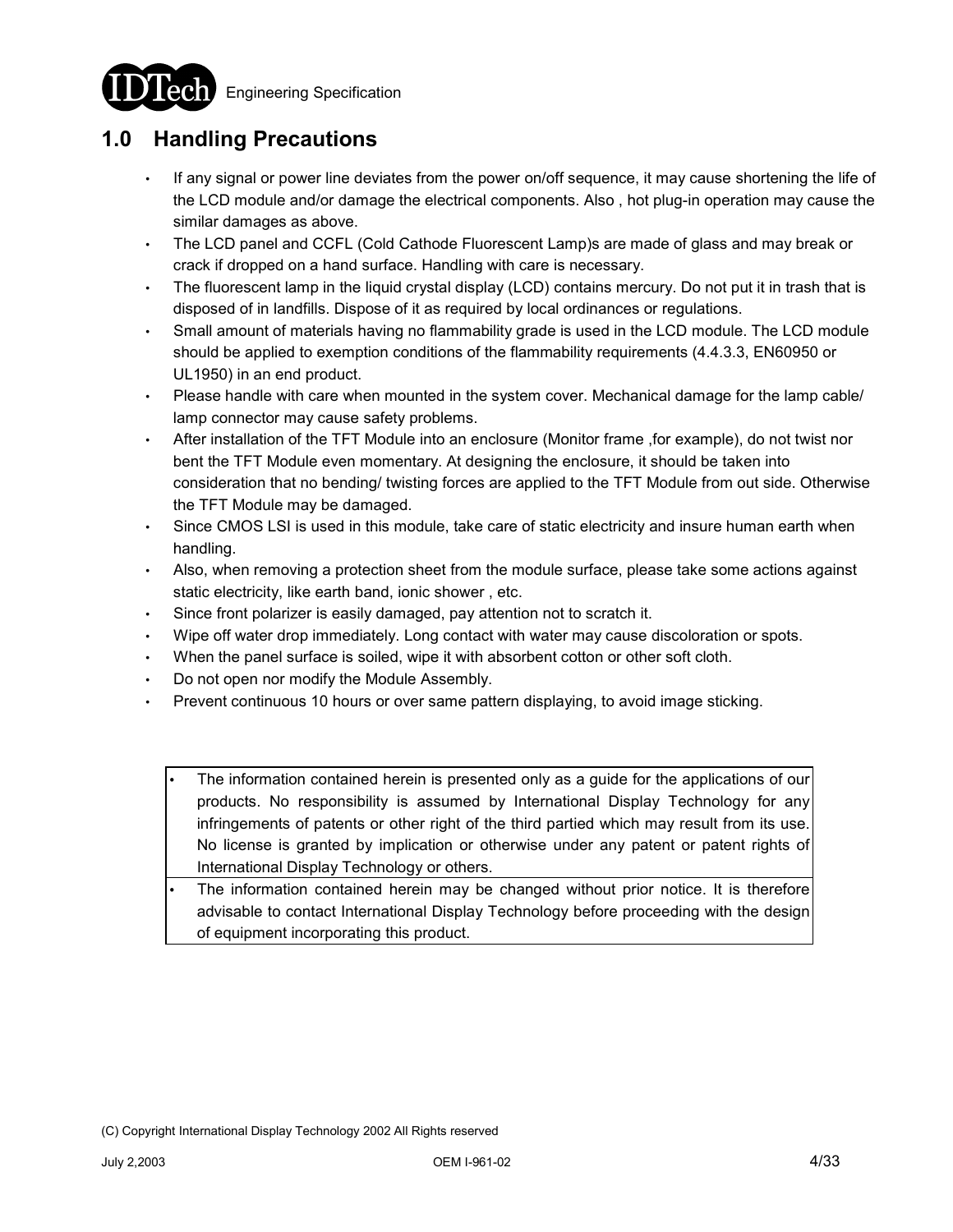

# **2.0 General Description**

This specification applies to the 49.8cm(19.6") Monochrome TFT/LCD Module ; IAUX61.

This module is designed for a display unit of a monitor application.

The screen format and electrical interface are intended to support the UXGA (1600(H) x 1200(V)) screen.

Supported color is 8-bit gray scale per XYZ-subpixels. All input signals are LVDS(Low Voltage Differential Signaling) interface compatible.

## **2.1 Characteristics**

The following items are characteristics summary on the table under 25 degree C condition:

| <b>CHARACTERISTICS ITEMS</b>       |           | <b>SPECIFICATIONS</b>                        |  |  |  |
|------------------------------------|-----------|----------------------------------------------|--|--|--|
| Screen Diagonal<br>[mm]            |           | 498                                          |  |  |  |
| Pixels H x V                       |           | 1600 x 1200                                  |  |  |  |
| Active Area [mm]                   |           | 398.4(H) x 298.8(V)                          |  |  |  |
| <b>Pixel Pitch</b><br>[mm]         |           | $0.249 \times 0.249$                         |  |  |  |
| <b>Pixel Arrangement</b>           |           | XYZ-Subpixels per one Pixel, Vertical Stripe |  |  |  |
| Weight [K grams]                   |           | 2.3 Typ. 2.5 Max                             |  |  |  |
| <b>Physical Size</b><br>[mm]       |           | 427.0(W) x 322.4(H) x 30.0 Typ.              |  |  |  |
|                                    |           | 41 (D) Typ. for Inverter Cover Area          |  |  |  |
| <b>Display Surface Treatment</b>   |           | Anti-glare / Hard-coating (3H)               |  |  |  |
| Display Mode                       |           | Dual Domain IPS, Normally Black              |  |  |  |
| <b>Supported Color</b>             |           | XYZ 8-bit per each subpixel                  |  |  |  |
| White Luminance                    | Operation | 500 Target 900 Max                           |  |  |  |
| $\lceil cd/m^2 \rceil$             | Maximum   | 1140 Тур.                                    |  |  |  |
| <b>Contrast Ratio</b>              |           | $600:1$ Typ.                                 |  |  |  |
| Optical Rise Time/Fall Time        | [msec]    | 20/20 Typ.                                   |  |  |  |
| White Point(x,y)                   |           | P45 (0.250, 0.305)                           |  |  |  |
| Luminance Uniformity [%]           |           | 70 Min                                       |  |  |  |
| Viewing Angle [degree]             |           | +/- 85 Typ. (Horizontal, Vertical)           |  |  |  |
| Logic Input Voltage [V]            |           | 12.0 Typ.                                    |  |  |  |
| Logic Power Consumption [W]        |           | 6.4 Max                                      |  |  |  |
| B/L Inverter Input Voltage [V]     |           | 12.0 Typ.                                    |  |  |  |
| B/L Inverter Power Consumption [W] |           | 50 Max (*1)                                  |  |  |  |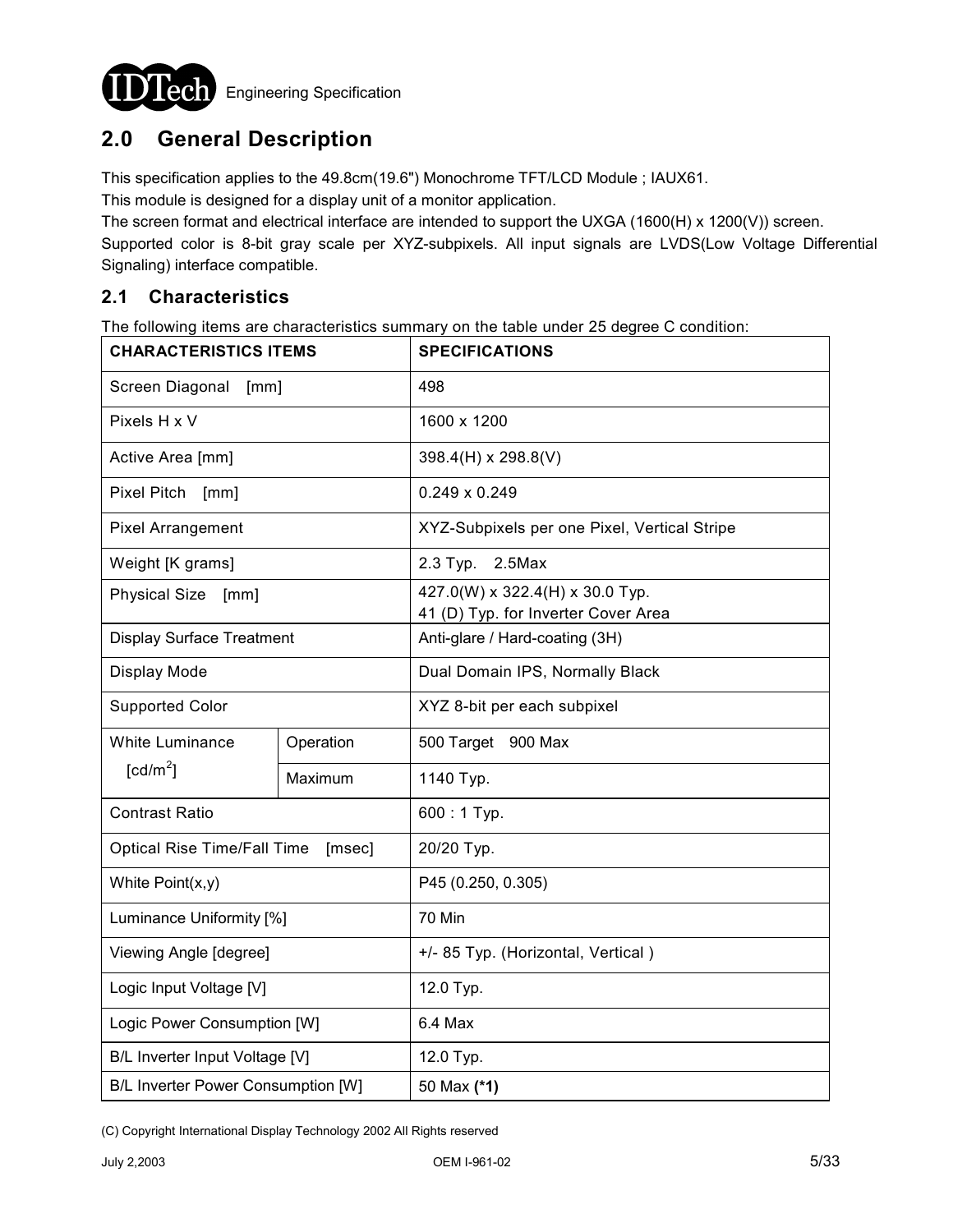**ech** Engineering Specification

| Electrical Interface             | Dual LVDS                                                                         |  |  |
|----------------------------------|-----------------------------------------------------------------------------------|--|--|
| Operating Temperature [degree C] | 0 to +50 $(*2)$                                                                   |  |  |
| Storage Temperature [degree C]   | $-20$ to $+65$                                                                    |  |  |
| Humidity [%RH]                   | 5 to 80 (Operating/Non-operating)<br>Max wet bulb temp. 39deg.C, No condensation. |  |  |
| Atmospheric Pressure [hPa]       | 1040 Max 674 Min (*3)                                                             |  |  |
| Lamp Quantity                    | 12 Lamps                                                                          |  |  |
| Lamp Life [hour]                 | 50,000 (by Lamp Maker @ Ta=25degC)                                                |  |  |
| Module Backlight Life [hour]     | 30,000 (Backlight Unit replaceable) (*4)                                          |  |  |

**Note : (\*1)** Measurement after CCFL luminance saturation. (minimum 60 minutes)

**(\*2)** Max. Operating Temperature 50 degree C in the Spec means the temperature measured at the point of the front surface of the LCD glass cell.

**(\*3)** The display system assembly is capable of being operated without affecting its operations over the pressure range as specified.

**(\*4)** Can be replaced at IDT repair center.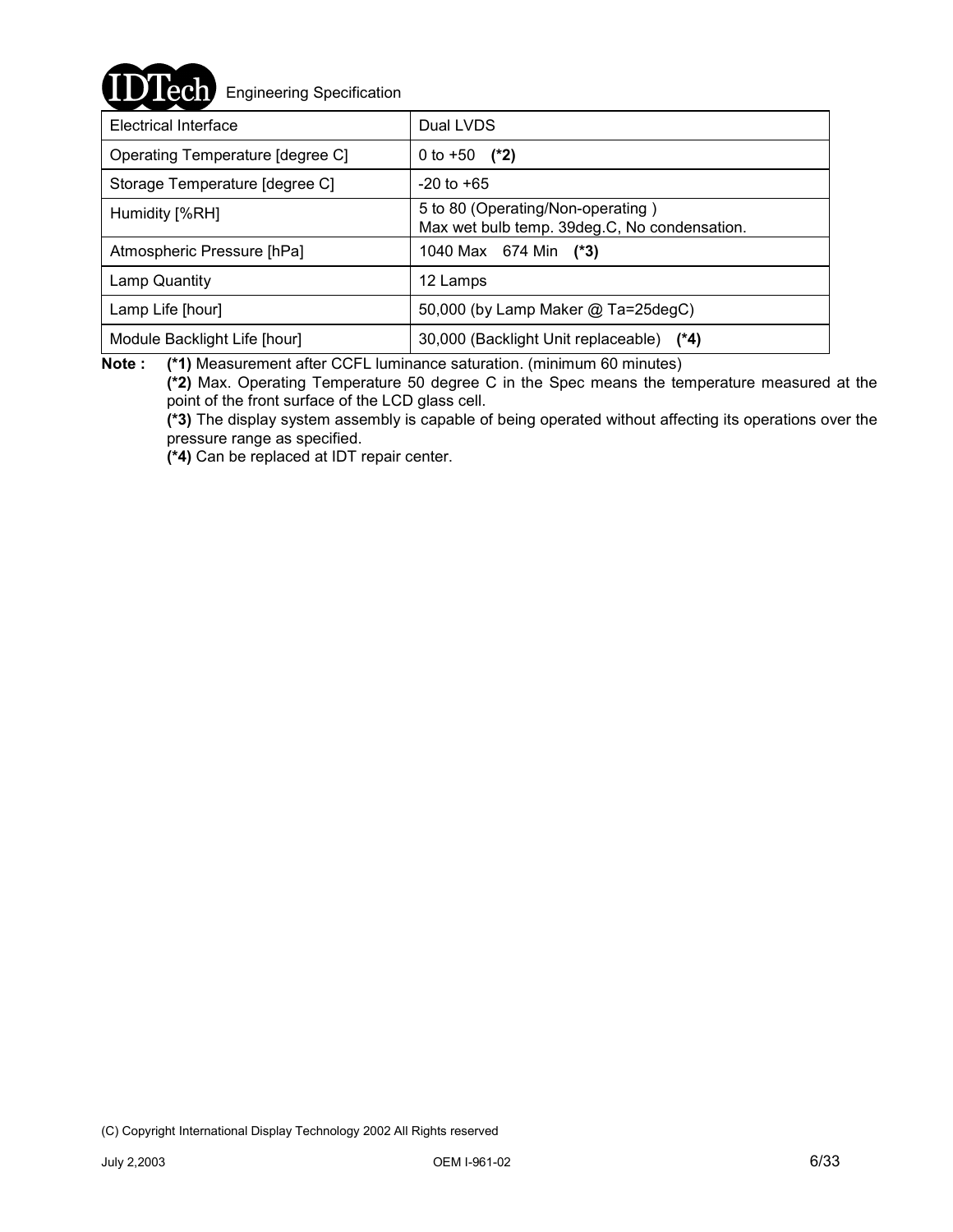

## **2.2 Functional Block Diagram**

The following diagram shows the functional block diagram for the IAUX61TFT-LCD Module.

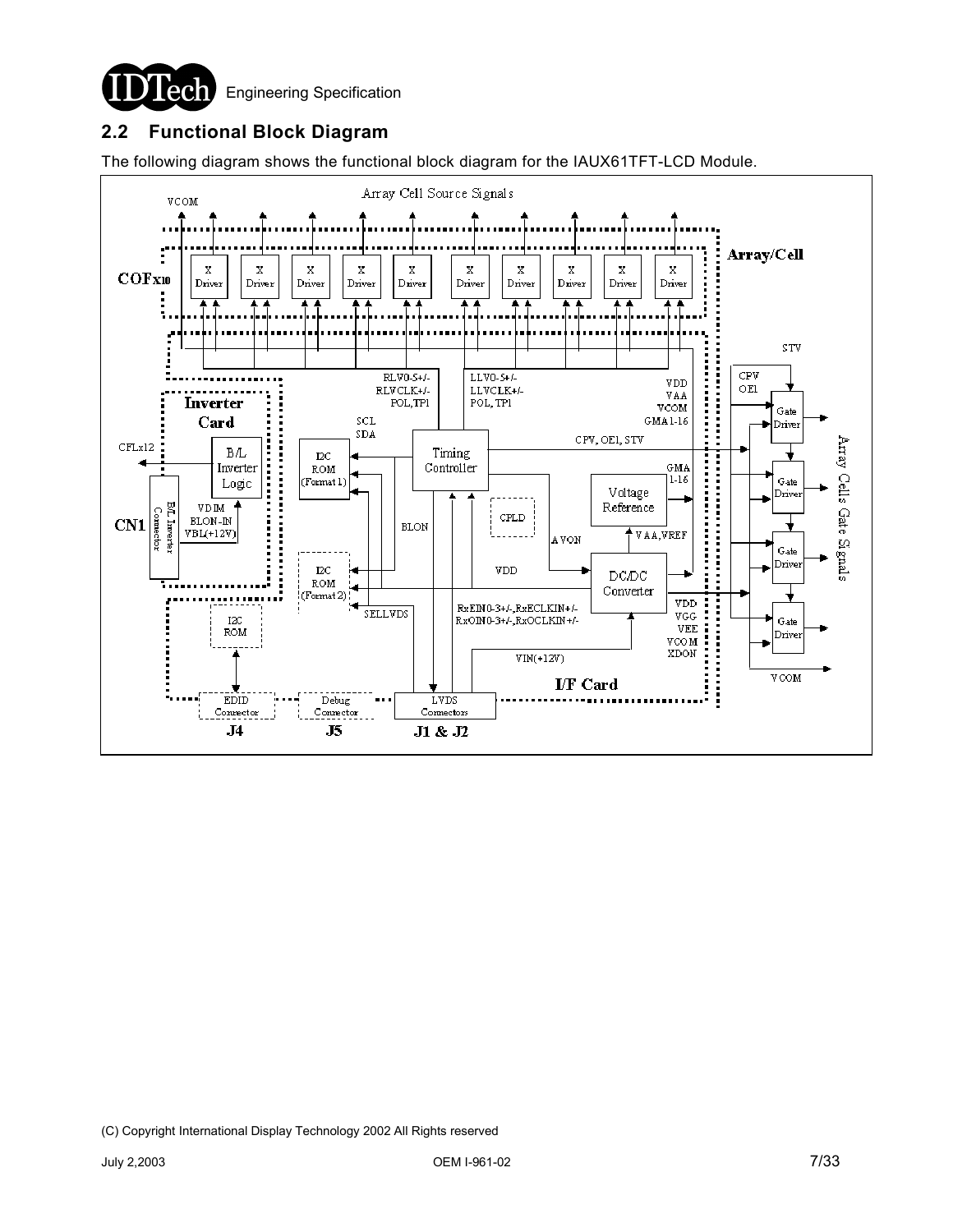

# **3.0 Absolute Maximum Ratings**

| <b>Item</b>                  | <b>Symbol</b>  | Min    | Max           |  | Unit  |           | <b>Conditions</b> |
|------------------------------|----------------|--------|---------------|--|-------|-----------|-------------------|
| Logic/LCD Drive Voltage      | <b>VCC</b>     | $-0.3$ | $+17.6$       |  | V     |           |                   |
| <b>Backlight Voltage</b>     | <b>VBL</b>     | $-0.3$ | $+17.6$       |  | V     |           |                   |
| <b>Brightness control</b>    | <b>VDIM</b>    | $-0.3$ | $+5.3$        |  | V     |           |                   |
| Backlight on signal          | <b>BLON-IN</b> | $-1.0$ | $+5.3$        |  | V     |           |                   |
| <b>Operating Temperature</b> | <b>TOP</b>     | 0      | $+50$         |  | deg.C |           | (Note 1)          |
| <b>Operating Humidity</b>    | HOP            | 8      | 80            |  | %RH   |           | (Note 1)          |
| Storage Temperature          | TST            | $-20$  | +60           |  | deg.C |           | (Note 1)          |
| <b>Storage Humidity</b>      | HST            | 5      | 95            |  |       | %RH       | (Note 1)          |
| Vibration                    |                |        | 1.5<br>10-200 |  | G     | <b>Hz</b> |                   |
| Shock                        |                |        | 11<br>50      |  | G     | ms        | Half sine wave    |

Absolute maximum ratings of the module is as follows:

**Note 1:** Max. Operating Temperature 50 degree C in the Spec means the temperature measured for the point of the front surface of the LCD glass cell.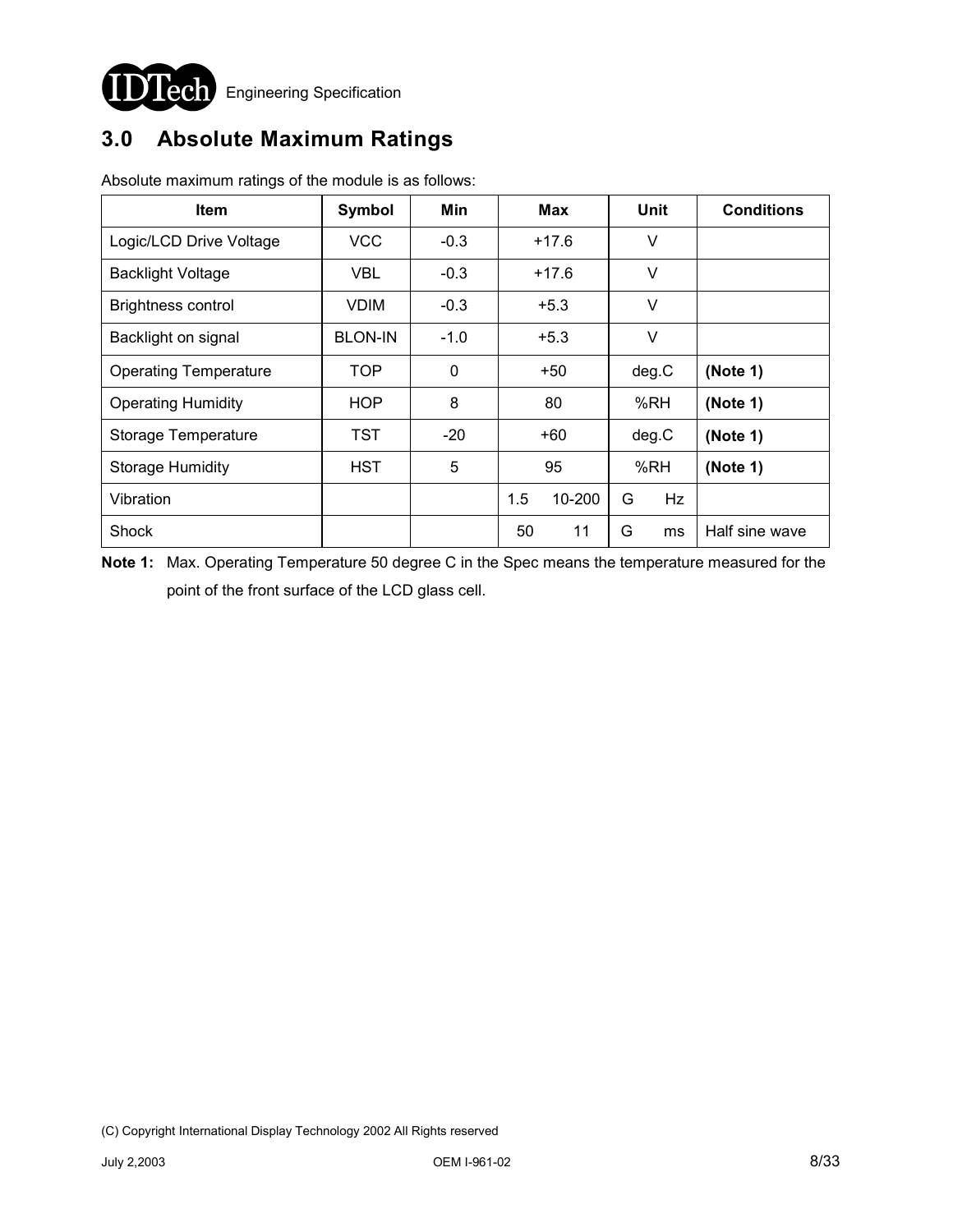

# **4.0 Optical Characteristics**

| Item                               |                  | <b>Conditions</b>         | <b>Specification</b> |             |  |
|------------------------------------|------------------|---------------------------|----------------------|-------------|--|
|                                    |                  |                           | Typ.                 | <b>Note</b> |  |
| <b>Viewing Angle</b>               | Horizontal       | (Right)                   | 85                   |             |  |
| (Degrees)                          | $K \geq 10$      | (Left)                    | 85                   |             |  |
| K: Contrast Ratio                  | Vertical         | (Upper)                   | 85                   |             |  |
|                                    | K≥10             | (Lower)                   | 85                   |             |  |
| Contrast ratio                     |                  |                           | 600                  |             |  |
| Response Time (ms)                 | Rising           |                           | 20                   |             |  |
|                                    | Falling          |                           | 20                   |             |  |
| White Balance                      | White            | $\boldsymbol{\mathsf{x}}$ | 0.250                |             |  |
|                                    | White            | v                         | 0.305                |             |  |
| Maximum White Luminance $(cd/m^2)$ | $VDIM-IN = OV$   |                           | 1140                 |             |  |
| Minimum White Luminance (%)        | $VDIM-IN = 3.0V$ |                           | 10                   | 16 Max.     |  |

The optical characteristics are measured under stable conditions as follows under 25 degree C condition:

**Note:** All data are measured in center of the screen.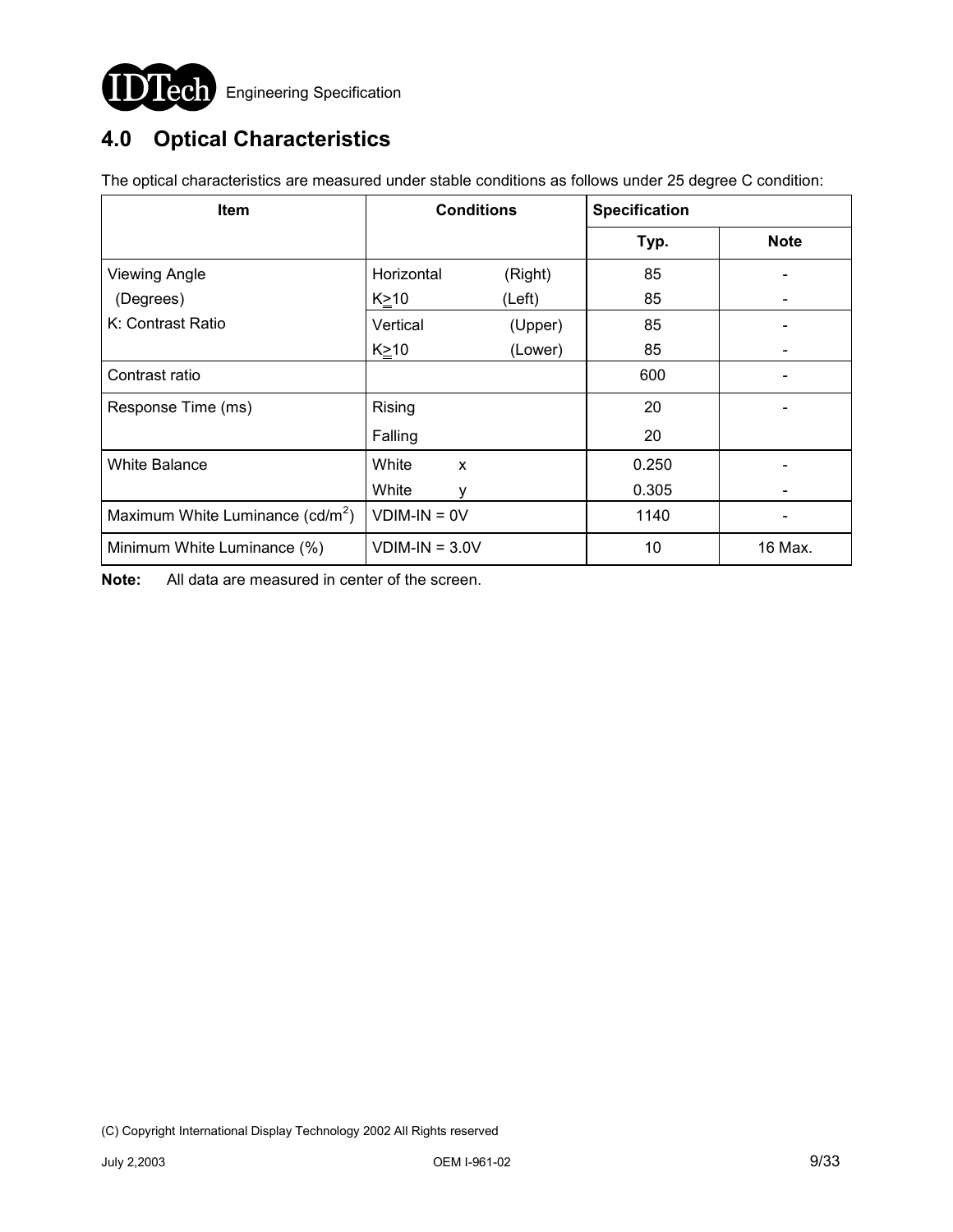

# **5.0 Signal Interface**

## **5.1 Connectors**

Physical interface is described as for the connector on module.

These connectors are capable of accommodating the following signals and will be following components.

# **Connector Function Type Manufacturer Mating Connector** J1 I/F Connector-1 DF19G-20P-1H HIROSE DF19G-20S-1C DF19G-20S-1F J2 I/F Connector-2 DF19G-20P-1H HIROSE DF19G-20S-1C DF19G-20S-1F J3 (Not for customer) | FH12-20S0.5SH | HIROSE J4 (Optional) | SM05B-SRSS-TB JST | 05SR-3S J5 (Not for customer) SM03B-SRSS-TB JST 03SR-3S

#### **Signal Connectors**

### **Backlight Connectors**

| <b>Connector</b> | <b>Function</b> | <b>Connector Type</b> | Manufacturer | <b>Mating Connector</b> |
|------------------|-----------------|-----------------------|--------------|-------------------------|
| CN <sub>1</sub>  | Inverter Input  | B12B-PH-SM3-TB        | JST          | <b>PHR-12</b>           |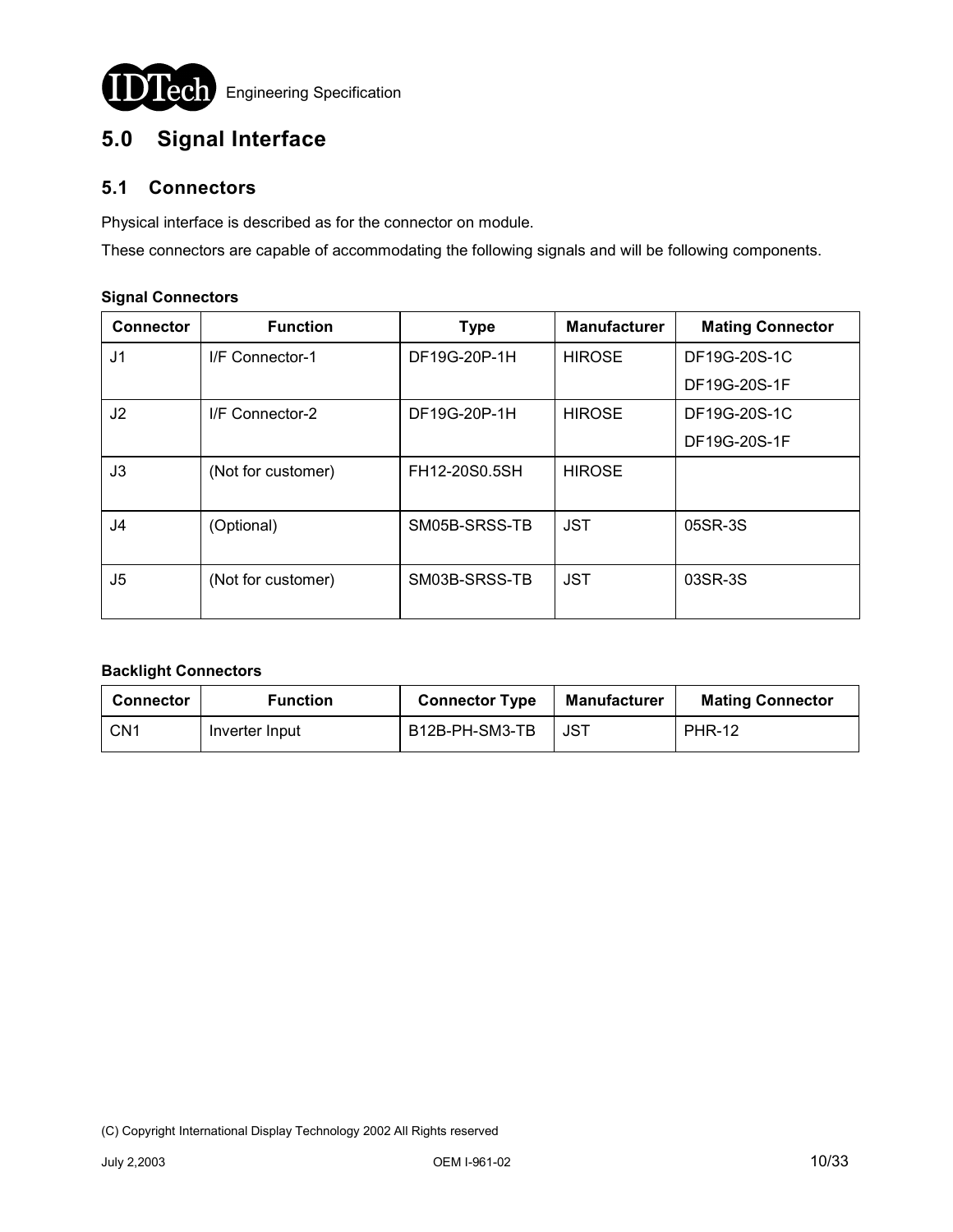

# **5.2 Interface Signal Connector**

| Pin#           | <b>Signal Name</b> |
|----------------|--------------------|
| 1              | <b>VCC</b>         |
| $\overline{2}$ | <b>VCC</b>         |
| 3              | GND                |
| $\overline{4}$ | <b>GND</b>         |
| 5              | RxEIN0-            |
| 6              | RxEIN0+            |
| $\overline{7}$ | <b>GND</b>         |
| 8              | RxEIN1-            |
| 9              | RxEIN1+            |
| 10             | GND                |
| 11             | RxEIN2-            |
| 12             | RxEIN2+            |
| 13             | GND                |
| 14             | RxECLKIN-          |
| 15             | RxECLKIN+          |
| 16             | GND                |
| 17             | RxEIN3-            |
| 18             | RxEIN3+            |
| 19             | <b>GND</b>         |
| 20             | <b>BLON</b>        |

## **I/F Connector-1 Signals Pin Assignment (J1)**

## **I/F Connector-2 Signals Pin Assignment (J2)**

| Pin#                    | <b>Signal Name</b> |
|-------------------------|--------------------|
| $\mathbf{1}$            | <b>VCC</b>         |
| $\overline{2}$          | <b>VCC</b>         |
| $\overline{3}$          | GND                |
| $\overline{\mathbf{4}}$ | GND                |
| 5                       | RxOIN0-            |
| 6                       | RxOIN0+            |
| $\overline{7}$          | GND                |
| 8                       | RxOIN1-            |
| 9                       | RxOIN1+            |
| 10                      | <b>GND</b>         |
| 11                      | RxOIN2-            |
| 12                      | RxOIN2+            |
| 13                      | GND                |
| 14                      | RxOCLKIN-          |
| 15                      | RxOCLKIN+          |
| 16                      | <b>GND</b>         |
| 17                      | RxOIN3-            |
| 18                      | RxOIN3+            |
| 19                      | GND                |
| 20                      | <b>SELLVDS</b>     |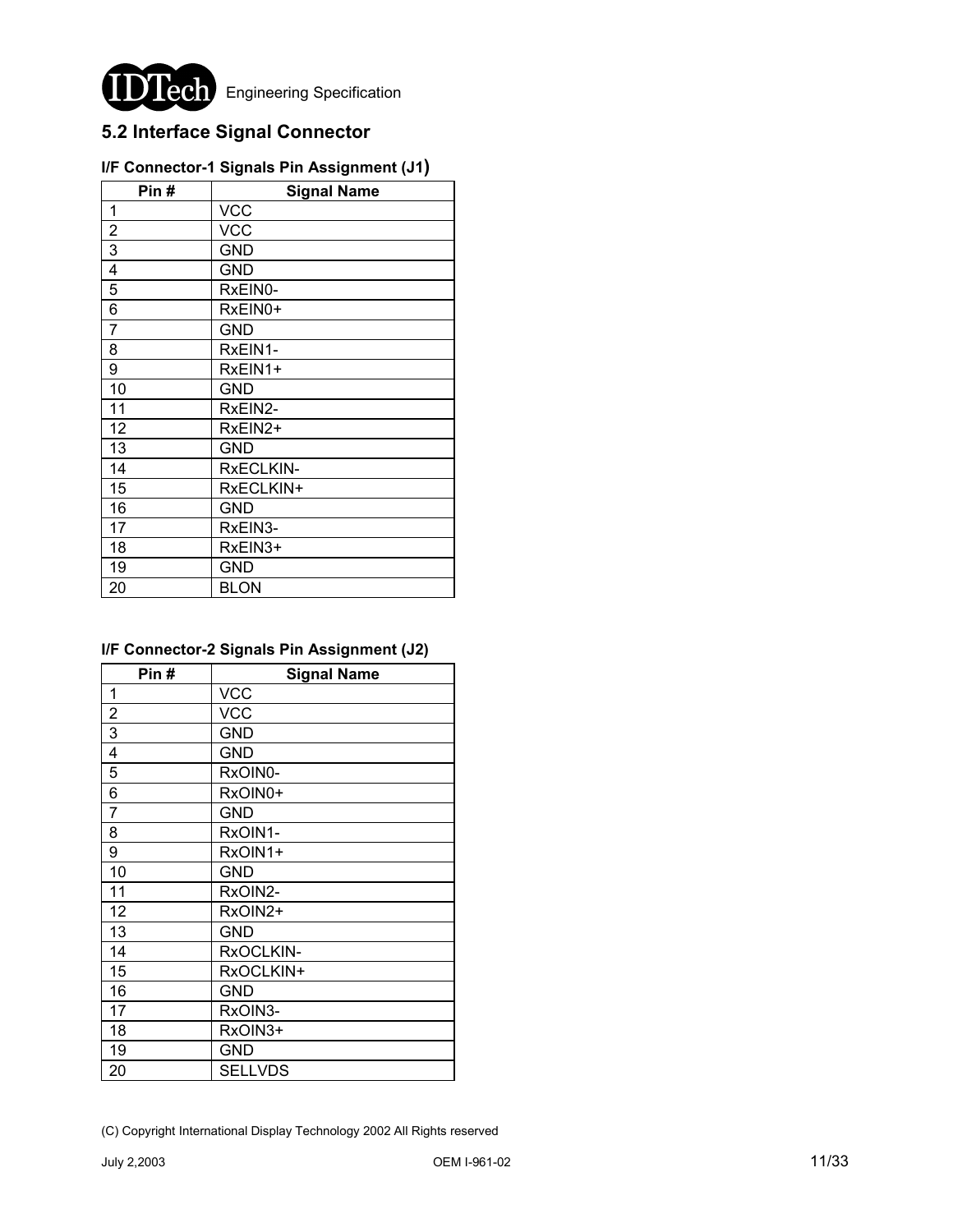

## **Inverter Input Connector Signals Pin Assignment (CN1)**

| Pin#           | <b>Signal Name</b> |
|----------------|--------------------|
| 1              | <b>VBL</b>         |
| $\overline{2}$ | <b>VBL</b>         |
| 3              | <b>VBL</b>         |
| 4              | <b>VBL</b>         |
| 5              | <b>VBL</b>         |
| 6              | <b>GND</b>         |
| 7              | <b>GND</b>         |
| 8              | <b>GND</b>         |
| 9              | <b>GND</b>         |
| 10             | <b>GND</b>         |
| 11             | <b>VDIM</b>        |
| 12             | <b>BLON-IN</b>     |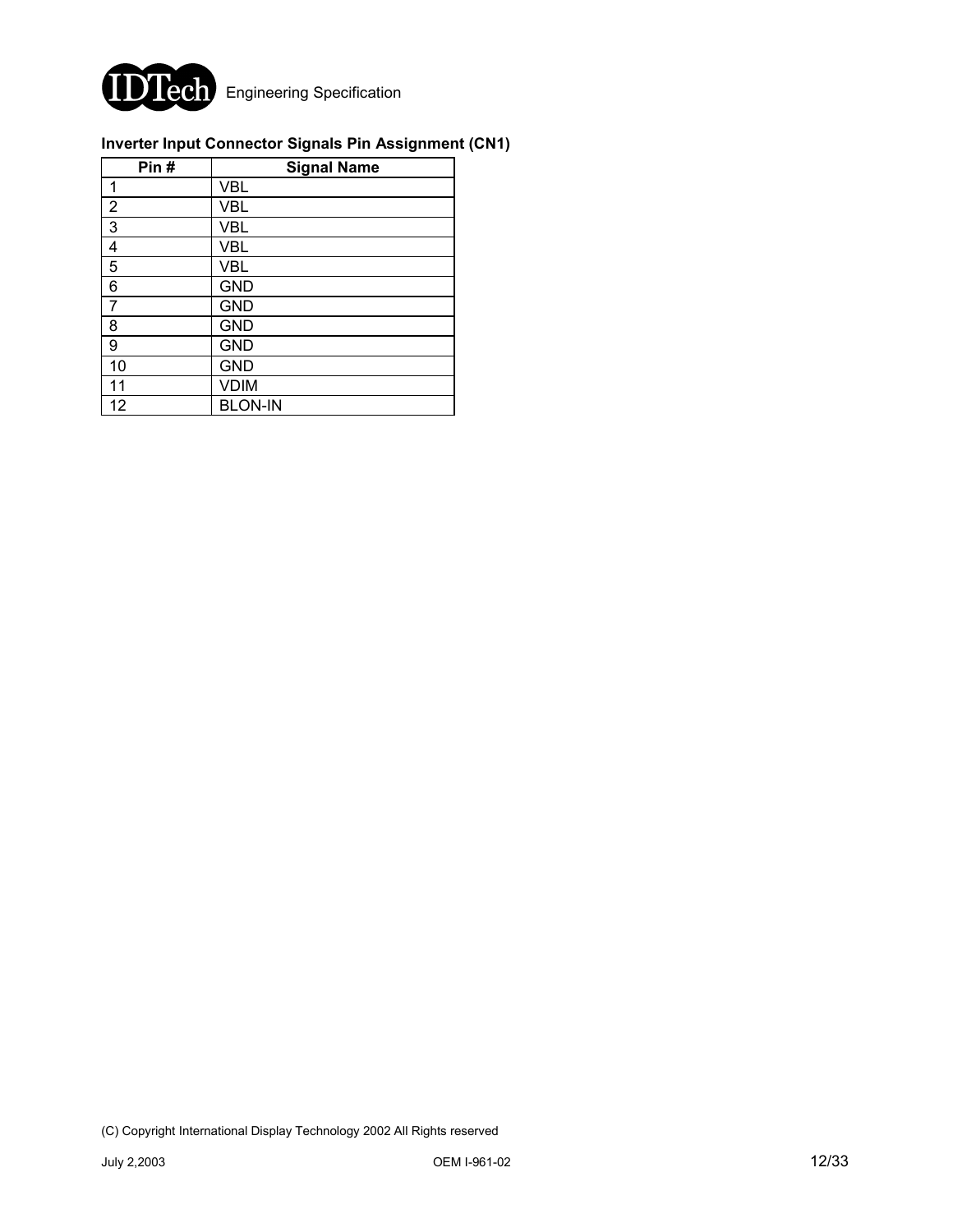

## **5.3 Interface Signal Description**

The module uses a pair of LVDS receiver macro which is equivalent to THC63LVDF84A/R84A (THine Electronics, Inc.). LVDS is a differential signal transfer technology for LCD interface and high-speed data transfer device. Transmitter shall be THC63LVDF83A/M83A (THine Electronics, Inc.) or equivalent.

| <b>SIGNAL NAME</b> | <b>Description</b>                                                                    |
|--------------------|---------------------------------------------------------------------------------------|
| <b>VCC</b>         | +12V Power Supply for Logic                                                           |
| <b>GND</b>         | Ground                                                                                |
| RxEIN0-            | Negative LVDS data 0 input for even pixel                                             |
| RxEIN0+            | Positive LVDS data 0 input for even pixel                                             |
| RxEIN1-            | Negative LVDS data 1 input for even pixel                                             |
| RxEIN1+            | Positive LVDS data 1 input for even pixel                                             |
| RxEIN2-            | Negative LVDS data 2 input for even pixel                                             |
| RxEIN2+            | Positive LVDS data 2 input for even pixel                                             |
| RxEIN3-            | Negative LVDS data 3 input for even pixel                                             |
| RxEIN3+            | Positive LVDS data 3 input for even pixel                                             |
| RxECLKIN-          | Negative LVDS clock input for even pixel                                              |
| RxECLKIN+          | Positive LVDS clock input for even pixel                                              |
| RxOIN0-            | Negative LVDS data 0 input for odd pixel                                              |
| RxOIN0+            | Positive LVDS data 0 input for odd pixel                                              |
| RxOIN1-            | Negative LVDS data 1 input for odd pixel                                              |
| RxOIN1+            | Positive LVDS data 1 input for odd pixel                                              |
| RxOIN2-            | Negative LVDS data 2 input for odd pixel                                              |
| RxOIN2+            | Positive LVDS data 2 input for odd pixel                                              |
| RxOIN3-            | Negative LVDS data 3 input for odd pixel                                              |
| RxOIN3+            | Positive LVDS data 3 input for odd pixel                                              |
| RxOCLKIN-          | Negative LVDS clock input for odd pixel                                               |
| RxOCLKIN+          | Positive LVDS clock input for odd pixel                                               |
| <b>BLON</b>        | Back-Light ON signal. 3.3V CMOS output.                                               |
|                    | This signal turns high at 50-80 ms after VCC applied.                                 |
| <b>VBL</b>         | +12V Power Supply for Back-Light Inverter                                             |
| <b>VDIM</b>        | Back-Light Dimension Control signal. 3.3V CMOS Input.                                 |
|                    | VDIM=0V, the brightness is maximum. VDIM=3.0V, the brightness is minimum.             |
|                    | VDIM is set over 3.1V, Inverter protection logic works. This protection is cleared by |
|                    | Inverter power off.                                                                   |
| <b>BLON-IN</b>     | Back-Light ON signal. 3.3V CMOS Input.                                                |
|                    | High-level input makes Back-Light On.                                                 |
| <b>SELLVDS</b>     | LVDS Format Selection signal. 3.3V CMOS Input.                                        |
|                    | This signal is internally pullup-ed by 4.7Kohm.                                       |
|                    | When this signal connects to GND, LVDS format becomes                                 |
|                    | SELLVDS=LOW mode described in LVDS Format section.                                    |
|                    | Otherwise, LVDS format becomes SELLVDS=HIGH mode.                                     |
|                    | LVDS format is decided only during the panel power up sequence.                       |

#### **Signal Description for J1, J2 and CN1**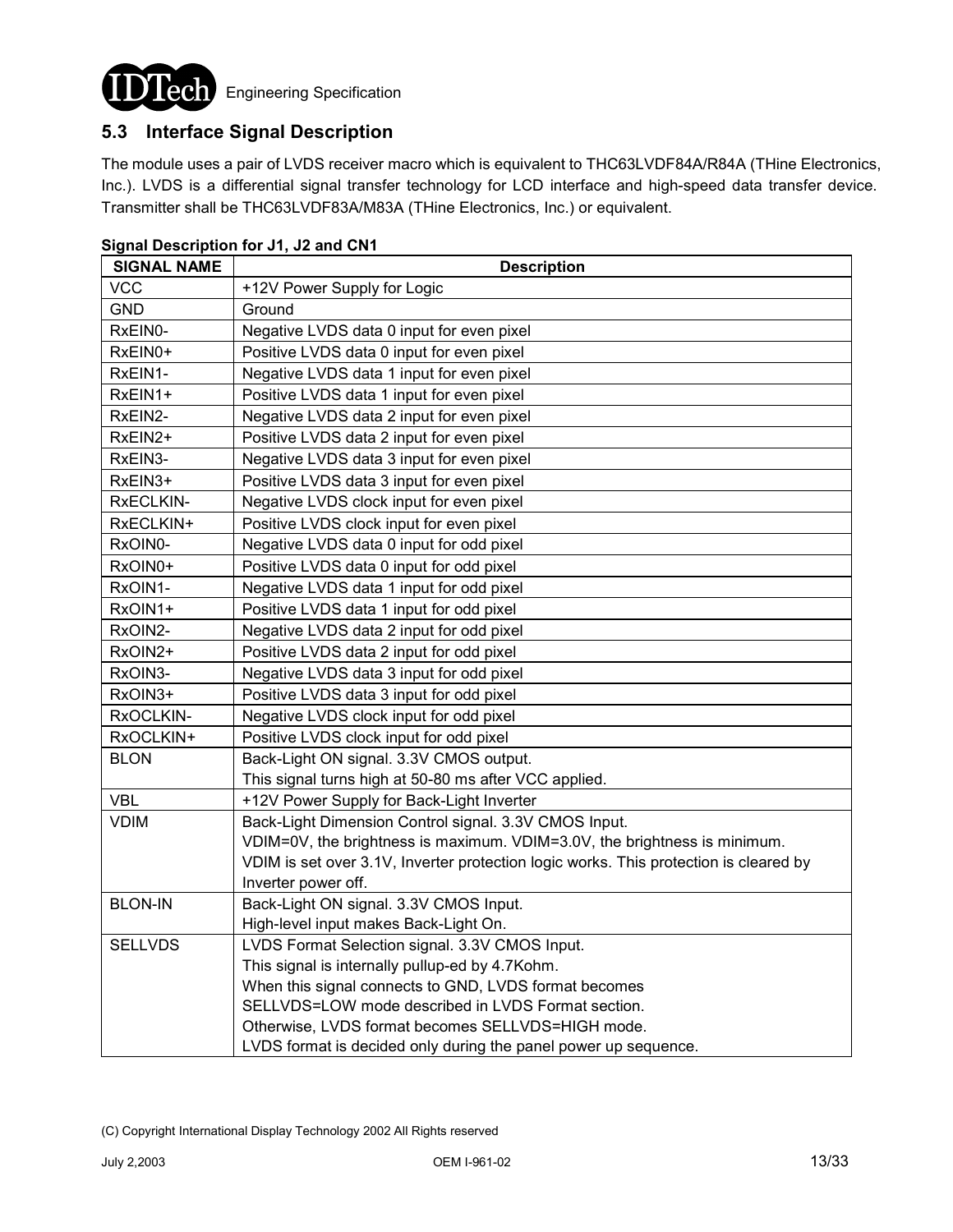

**Lech** Engineering Specification

## **5.4 Interface Signal Electrical Characteristics**

Each signal characteristics are as follows;

#### **Electrical Characteristics**

| <b>Parameter</b>                     | Symbol       | Min            | Max                 | unit | <b>Conditions</b>  |
|--------------------------------------|--------------|----------------|---------------------|------|--------------------|
| Differential Input High Threshold    | Vth          |                | $+100$              | [mV] | $Vcm=+1.2$ [V]     |
| Differential Input Low Threshold     | Vtl          | $-100$         |                     | [mV] | $Vcm = +1.2[V]$    |
| Magnitude Differential Input Voltage | Vid          | 100            | 600                 | [mV] |                    |
| Common Mode Input Voltage            | <b>Vic</b>   | $0.825+$   Vid | $2.0 - \lfloor$ Vid | [V]  | $Vth-Vtl=200$ [mV] |
|                                      |              | 2              | 2                   |      |                    |
| Common Mode Voltage Offset           | $\Delta$ Vcm | -50            | $+50$               | [mV] | Vth-Vtl=200[mV]    |

**Note:** 1. Input signals shall be low or Hi-Z state when VCC is off.

2. All electrical characteristics for LVDS signal are defined and shall be measured at the interface connector of LCD (see Figure Measurement system) .

3. There is a 100-ohm resister between positive and negative lines of each LVDS signal input.

### **Voltage Definitions**

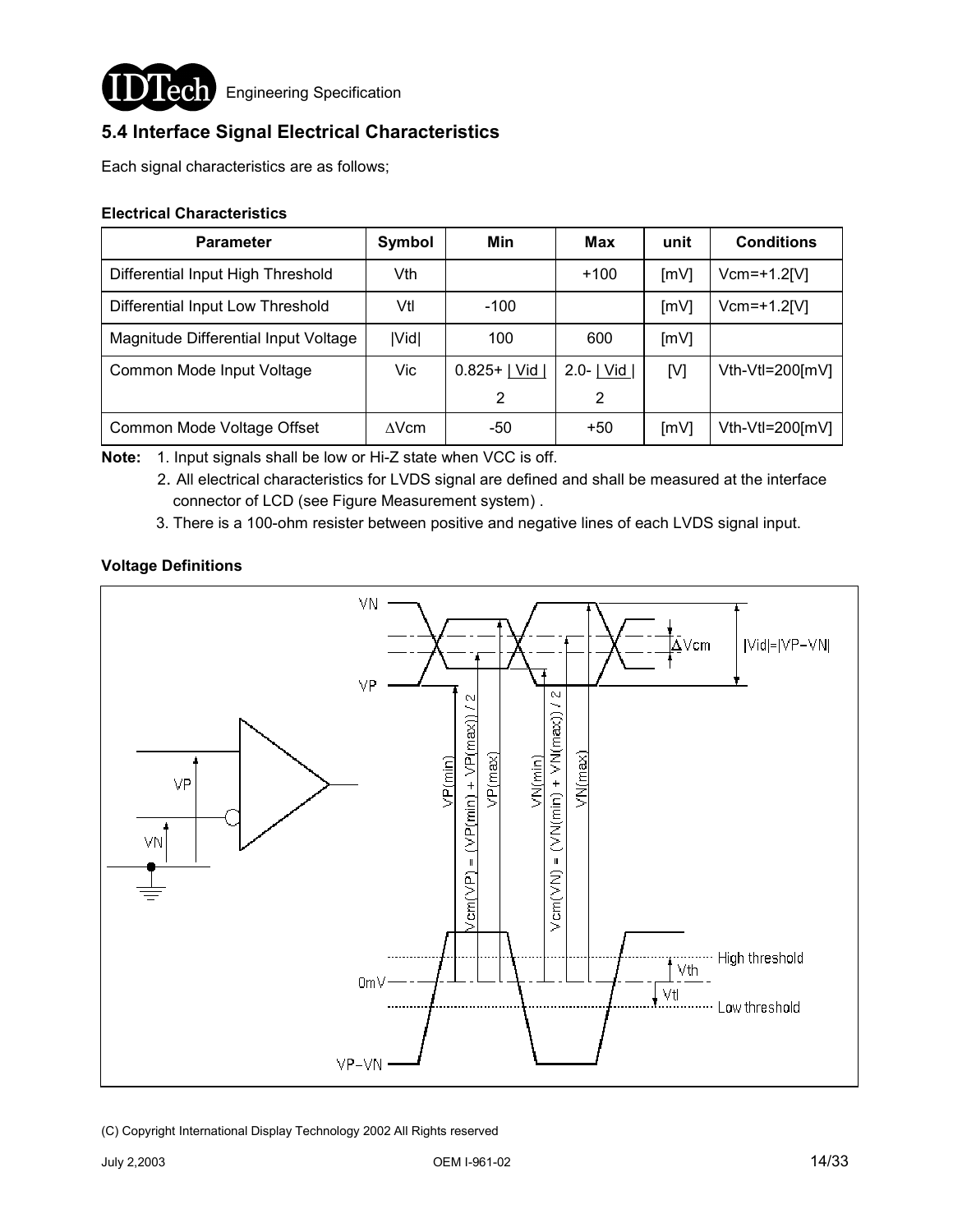

#### **Measurement system**

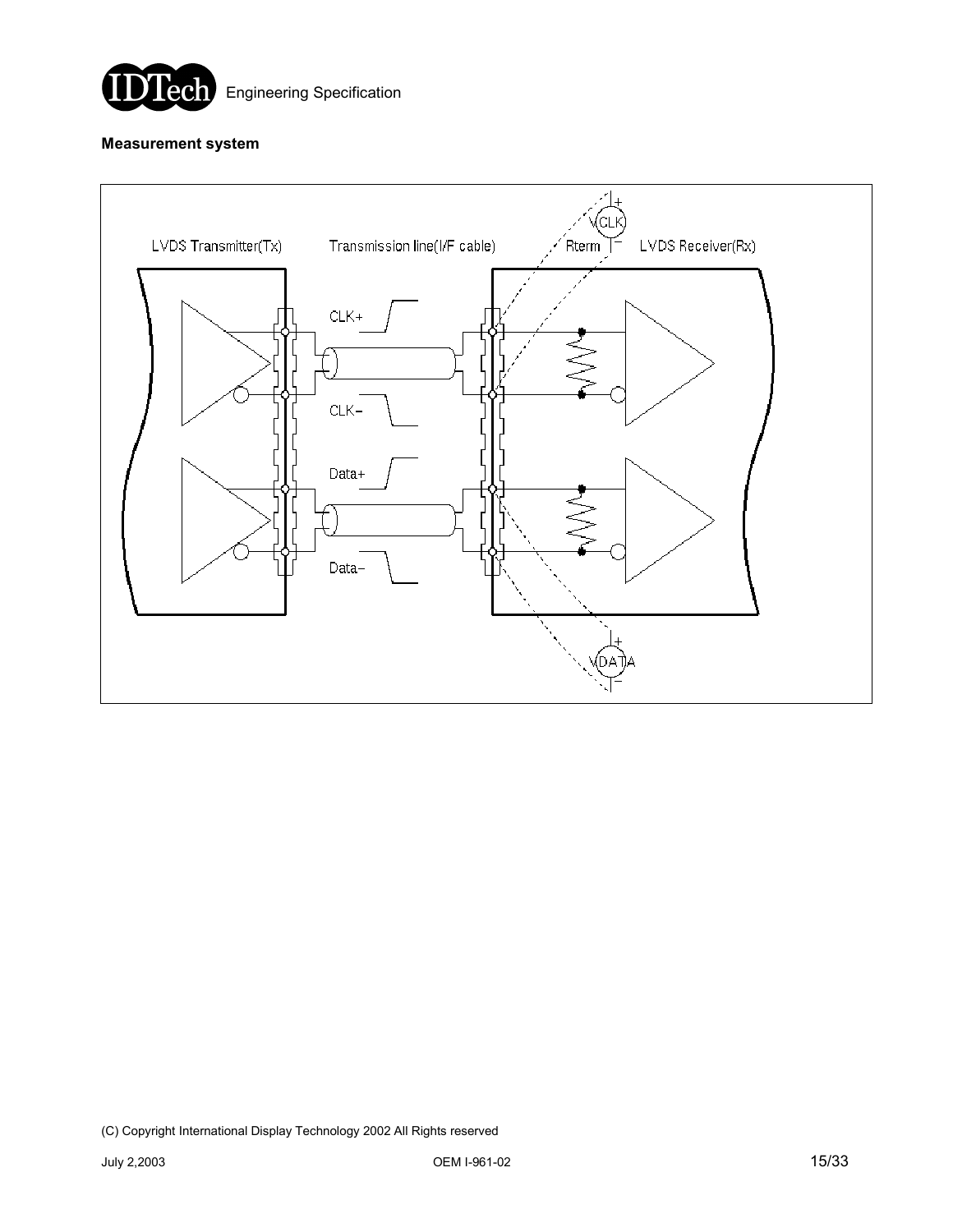

### **LVDS Receiver AC Characteristics**

| <b>Parameter</b>           | Symbol      | Min    | <b>Typ</b> | <b>Max</b> | Unit                 | <b>Conditions</b>    |
|----------------------------|-------------|--------|------------|------------|----------------------|----------------------|
| <b>Clock Frequency</b>     | fc          |        | 81.0       | 85.1       | [MHz]                |                      |
| Cycle Time                 | tc          | 11.7   | 12.3       |            | [ns]                 |                      |
| Data Setup Time (*2)       | Tsu         | 500    |            |            | [ps]                 | $fc = 81.0$ [MHz],   |
| Data Hold Time (*2)        | Thd         | 500    |            |            | [ps]                 | $tCCJ < 50$ [ps],    |
|                            |             |        |            |            |                      | Vth-Vtl=200 $[mV]$ , |
|                            |             |        |            |            |                      | $Vcm = 1.2[V],$      |
|                            |             |        |            |            |                      | $\triangle$ Vcm=0[V] |
| Cycle-to-cycle jitter (*3) | <b>TCCJ</b> | $-150$ |            | $+150$     | [p <sub>s</sub> ]    |                      |
| Cycle Modulation Rate (*4) | tCJavg      |        |            | 20         | [ps/c <sub>k</sub> ] |                      |

**Note:** 1. All values are at VCC=12.0[V], Ta=25[C deg.].

- 2. See figure "LVDS Format" and "Detail Timing Definition" for definition.
- 3. Jitter is the magnitude of the change in input clock period.
- 4. This specification defines maximum average cycle modulation rate in peak-to-peak transition within any 100 clock cycles. Figure "Cycle Modulation Rate" illustrates a case against this requirement. This specification is applied only if input clock peak jitter within any 100 clock cycles is greater than 300ps.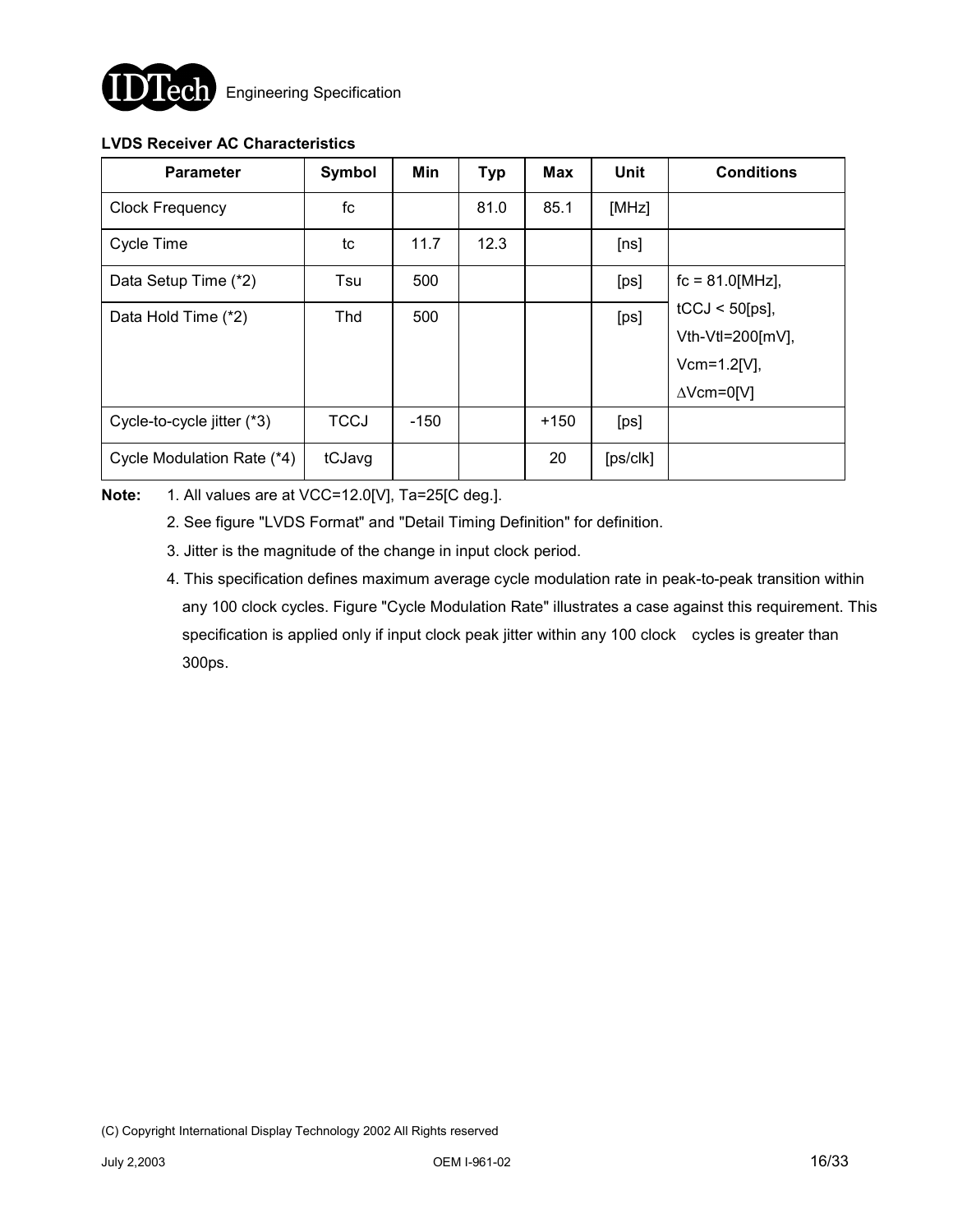

LVDS per each channel becomes as below. Each channel has Hsync (H-S), Vsync (V-S) and DSPTMG (DSP).

#### **LVDS Format**

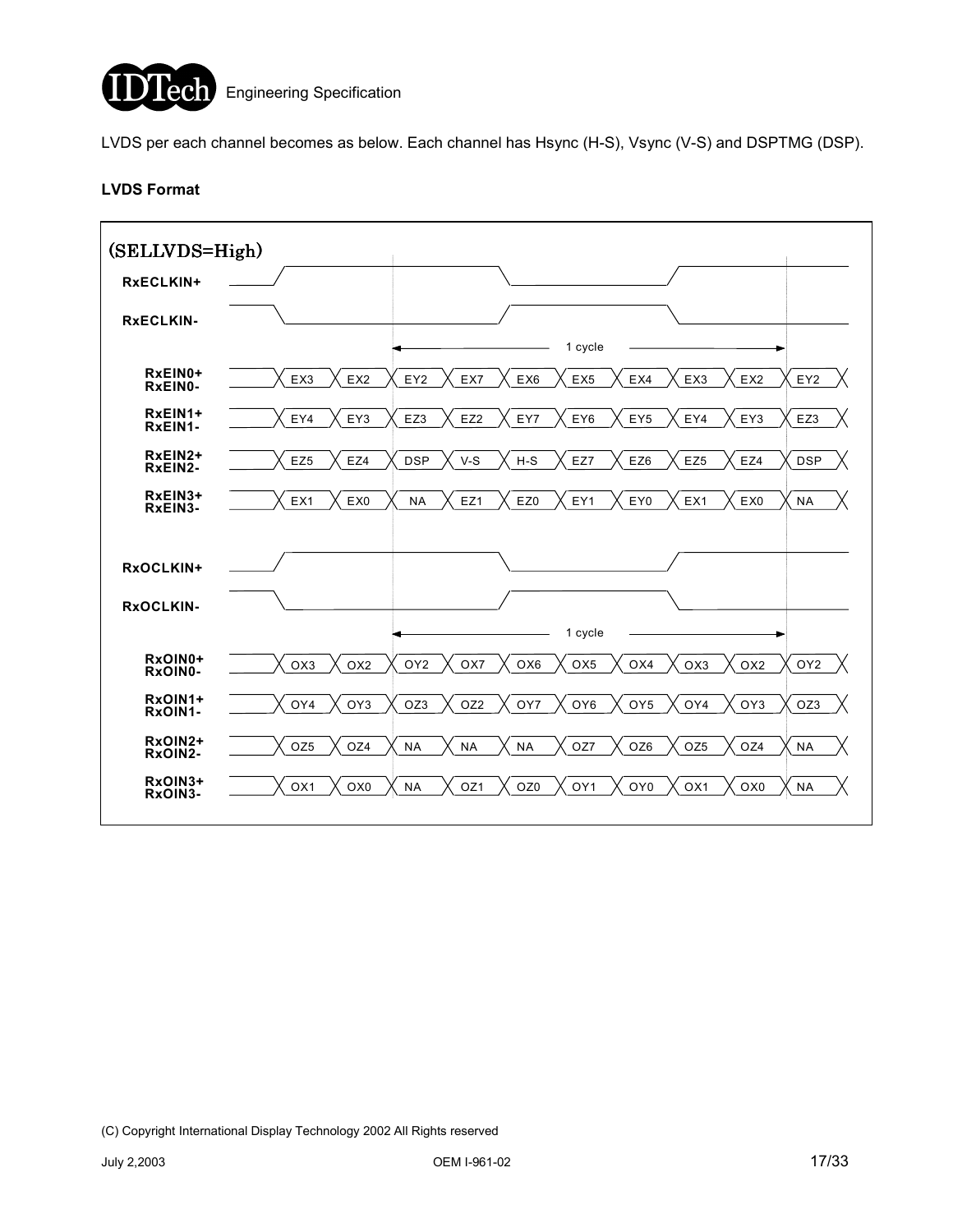



**Note:** X/Y/Z data 7: MSB, X/Y/Z data 0: LSB, DSP = DSPTMG, V-S = Vsync, H-S = Hsync

*LVDS transmitter/receiver are Thine THC63LVD823/Texas Instruments TFP7x5 (1 chip each).*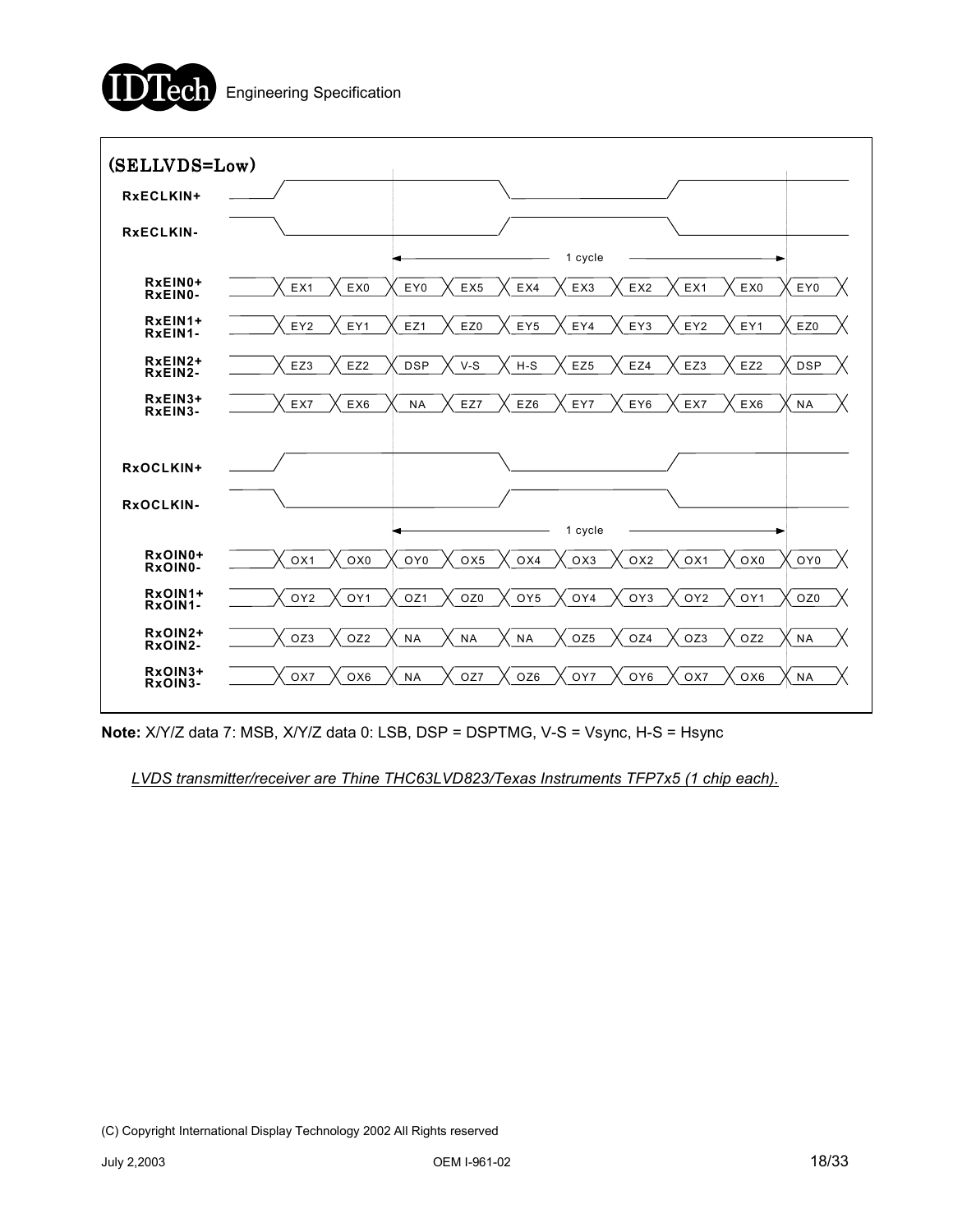

### **Detail Timing Definition**



**Note:** Tsu and Thd are internal data sampling window of receiver. Trskm is the system skew margin; i.e., the sum of cable skew, source clock jitter, and other inter-symbol interference, shall be less than Trskm.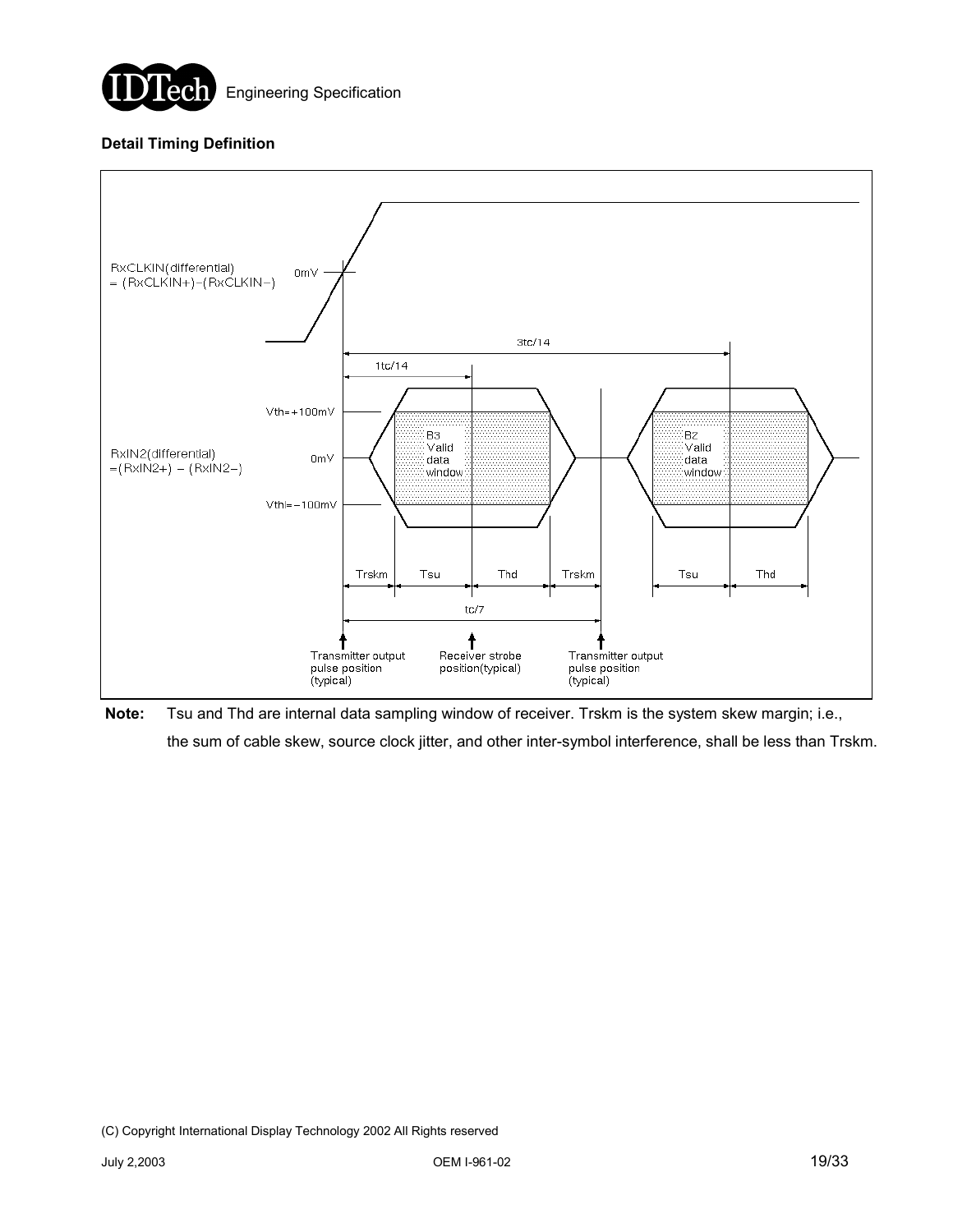

#### **Cycle Modulation Rate**

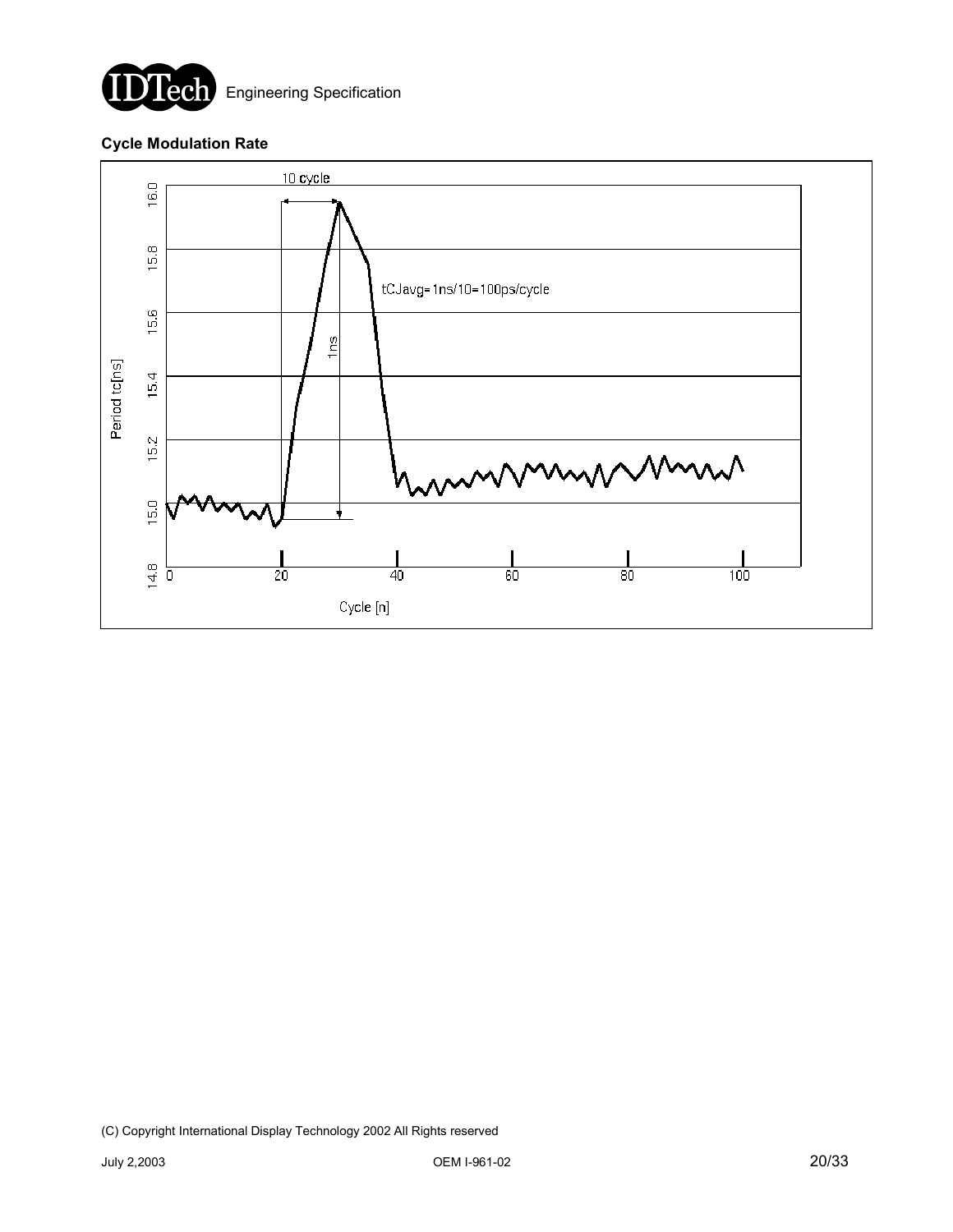

## **5.4.1 LVDS Receiver Circuit**

Internal circuit of LVDS inputs are as follows.

#### **LVDS Receiver Internal Circuit**



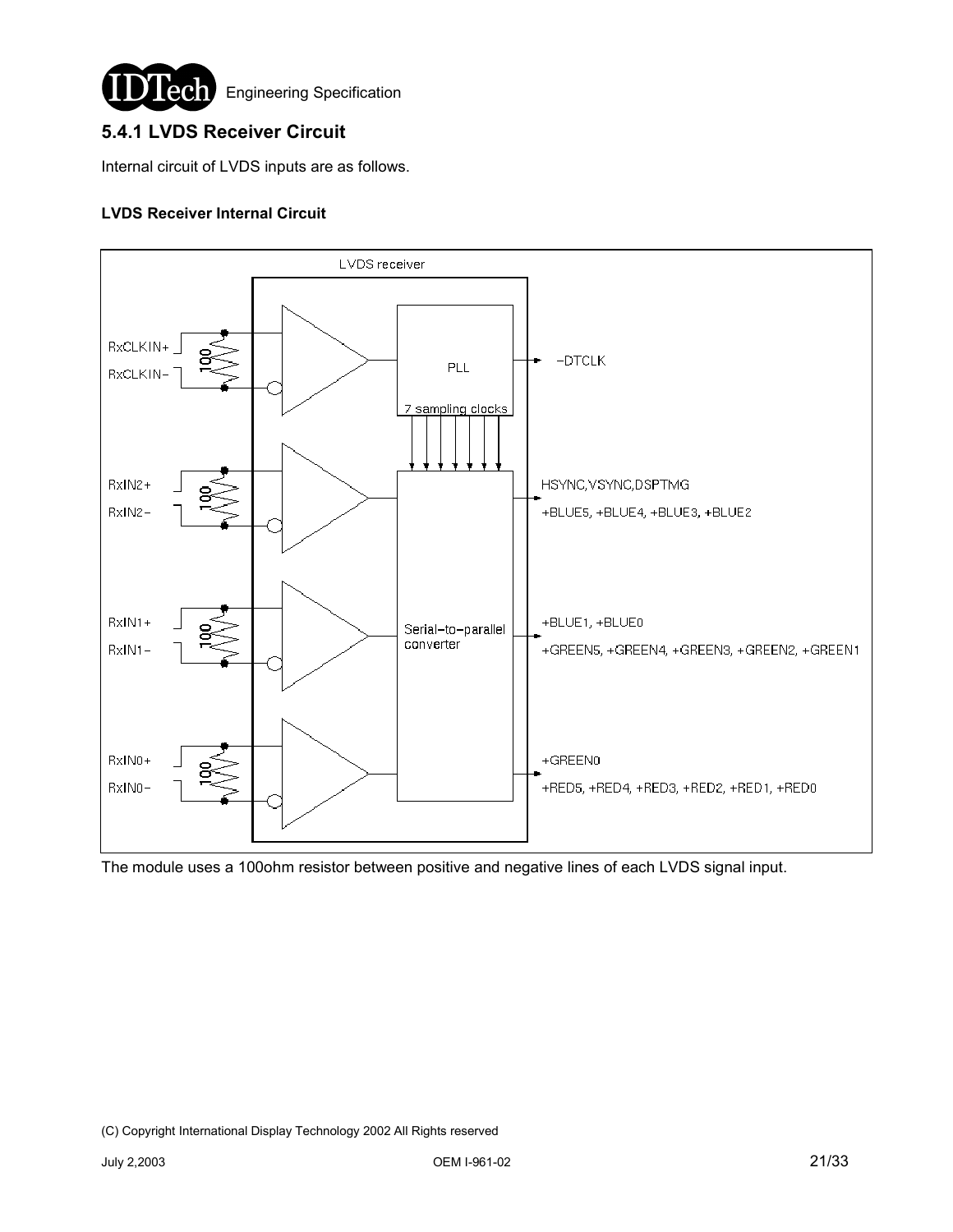

## **5.4.2 Recommended Guidelines for Motherboard PCB Design and Cable Selection**

Following the suggestions below will help to achieve optimal results.

- . Use controlled impedance media for LVDS signals. They should have a matched differential impedance of 100ohm.
- . Match electrical lengths between traces to minimize signal skew.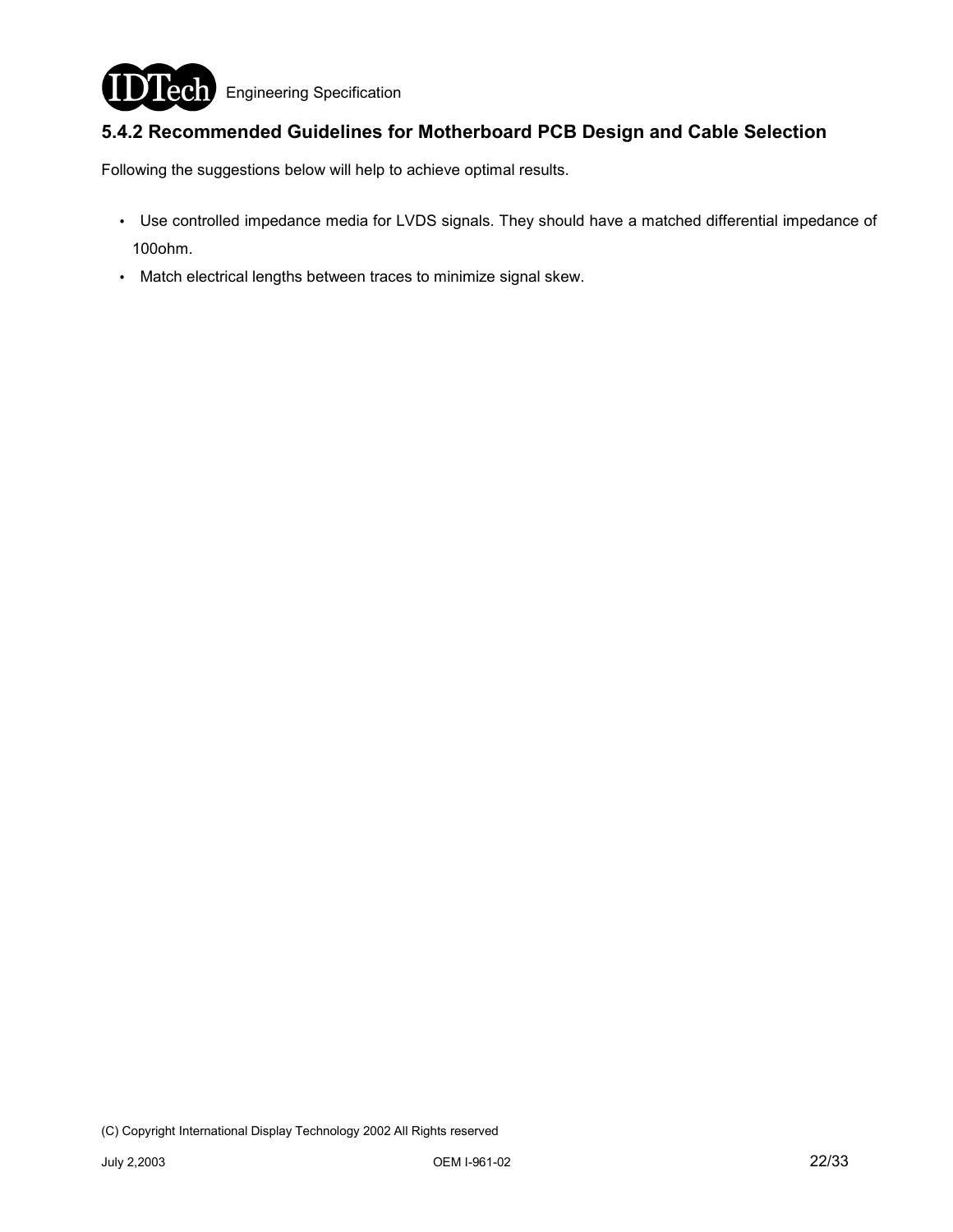

# **6.0 Pixel Format Image**

Following figure shows the relationship between the input signals and the LCD pixel format image.

#### **Screen Pixel Format**

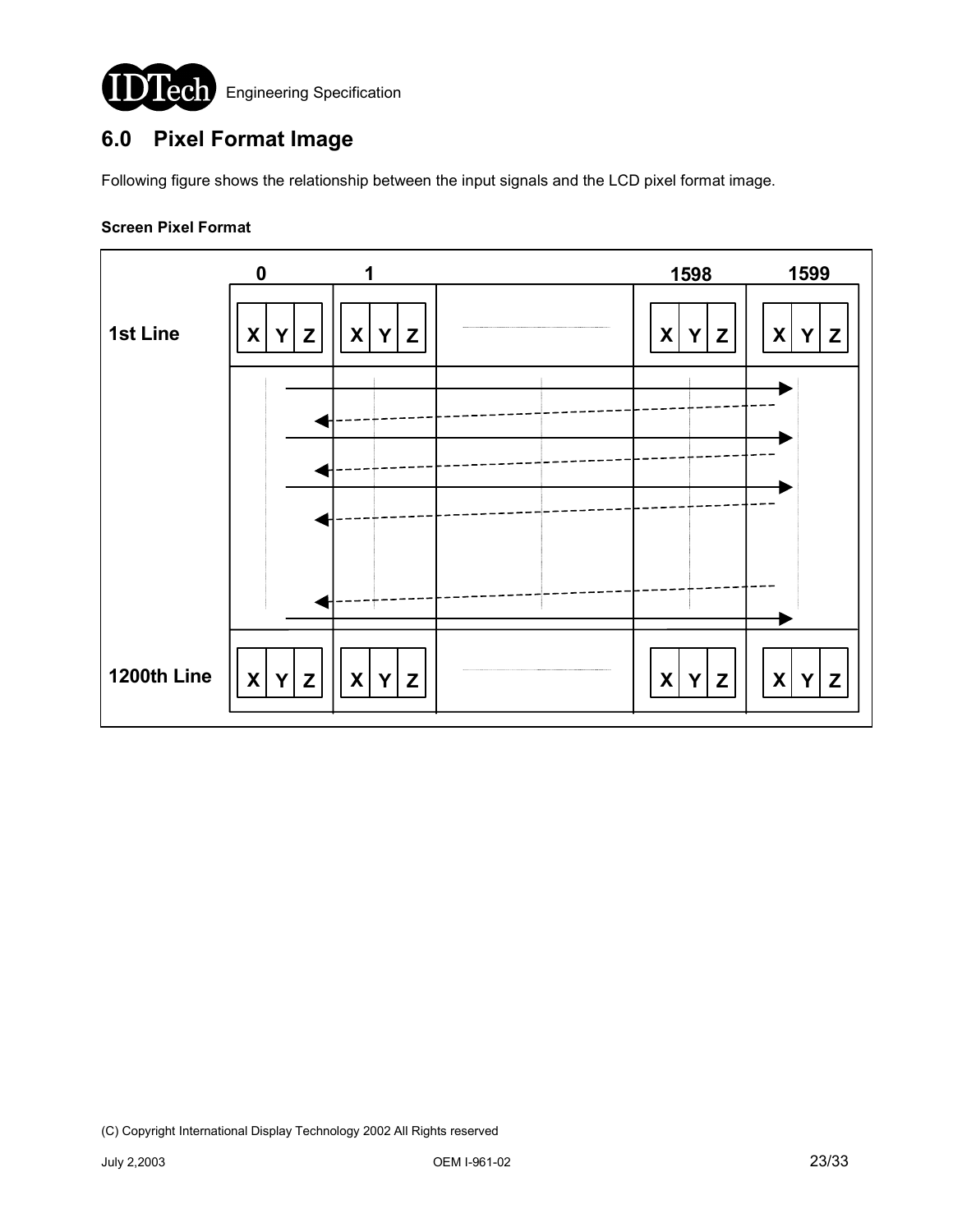

# **7.0 Video Timings**

Following is the Video timing per channel to be converted to/from LVDS interface .

## **7.1 Timing Characteristics**

EVEN for LVDS-LE or LVDS-RE ODD for LVDS-LO or LVDS-RO.

#### **Interface Timing Definition**



- 1. The sensor lines exist on top of screen, and it is recommended for this area to be filled with the same image of 1st line of actual displayed except for calibration time. And also these lines need DSPTMG.
- 2. Even dot for 1st dot, Odd dot for 2nd dot.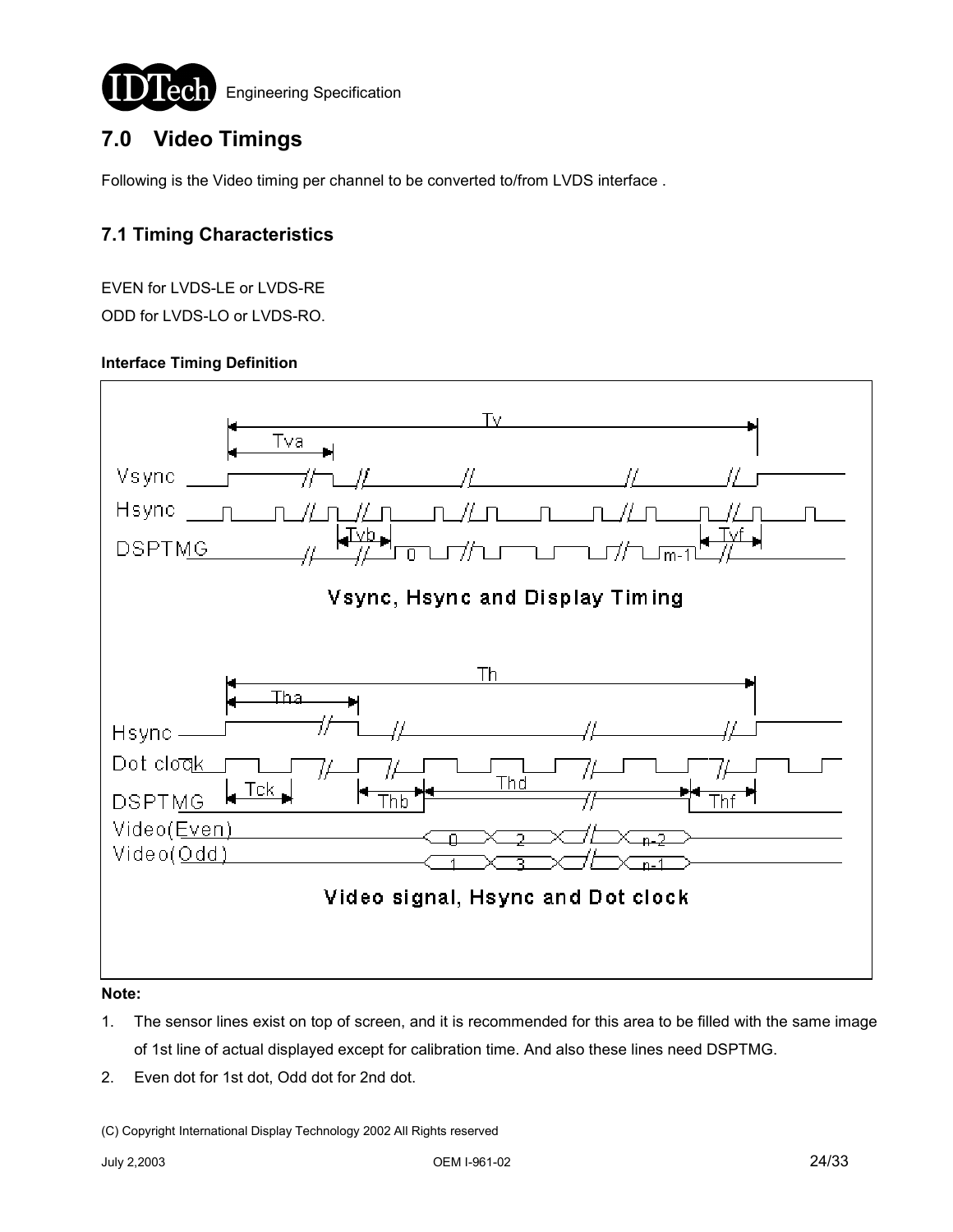

### **Timing Characteristics**

| <b>Signal</b> | Item                  | <b>Symbol</b>  | Min.       | Typ.  | Max.         | Unit     |
|---------------|-----------------------|----------------|------------|-------|--------------|----------|
| <b>DTCLK</b>  | Dot Clock Freq.       | Fdck           |            | 81.0  | 85.1         | [MHz]    |
| <b>DTCLK</b>  | Dot Clock period      | <b>Tck</b>     | 11.7       | 12.35 |              | [ns]     |
| +V-Sync       | <b>Refresh Rate</b>   | 1/Tv           | 58.75 (*6) | 60    | 61.67 $(*6)$ | [Hz]     |
| +V-Sync       | Frame period          | Tv             |            | 16.67 |              | [ms]     |
| +V-Sync       | <b>Total line</b>     | Tv             |            | 1250  | 1440         | [lines]  |
| +V-Sync       | V-front porch         | Tvf            | 1          | 1     |              | [lines]  |
| +V-Sync       | V-active level        | Tva            | 1          | 3     |              | [lines]  |
| +V-Sync       | V-back porch          | Tvb            | 6          | 46    | 200          | [lines]  |
| +V-Sync       | V-Blank               | Tvf+Tva+Tvb    | 8          | 50    | 240          | [lines]  |
| +DSPTMG       | Display Lines / frame | M              |            | 1200  |              | [lines]  |
| +H-Sync       | H-Scan Rate           | 1/Th           |            | 75.0  |              | [kHz]    |
| +H-Sync       | H-Scan Rate           | Th             |            | 13.3  |              | [us]     |
| +H-Sync       | H-total period        | n+Thf+Tha+ThbT |            | 1080  | 1130 (*7)    | [tck]    |
| +H-Sync       | H-front porch         | Thf            | 12         | 32    |              | [lck]    |
| +H-Sync       | H-active level        | Tha            | 8          | 96    |              | [tck]    |
| +H-Sync       | H-back porch          | Thb            | 20         | 152   |              | [tck]    |
| +H-Sync       | H-Blank               | Thf+Tha+Thb    | 40         | 280   |              | [tck]    |
| +DSPTMG       | <b>Display Pixels</b> | n              |            | 800   |              | [pixels] |

#### **Note:**

- 1. H/V sync Polarity will be acceptable both positive and negative. DSPTMG (Data Enable) should be Active High.
- 2. Vsync should not be changed at Hsync leading edge ( +/- 6 [tck]).
- 3. Even Dot clock and Odd Dot clock in each channel should have completely the same clock source. The skew should be within +/- 1.5 [ns].
- 4. All timing among channels should be synchronized (Vsync, Hsync, DSPTMG, video and clocks) and the skew of Vsync etc. among channels should be within +/- 1 Tck
- 5. All channels should be activated any time after Power On (because it does not have Auto Refresh protection.)
- 6. Min. and Max value of Refresh Rate do not come from the functional restriction. If you need to use outside of this spec, please contact IDTech support.
- 7. Max value of H-total period is not applicable to last one line of a frame while Refresh Rate is in spec.

<sup>(</sup>C) Copyright International Display Technology 2002 All Rights reserved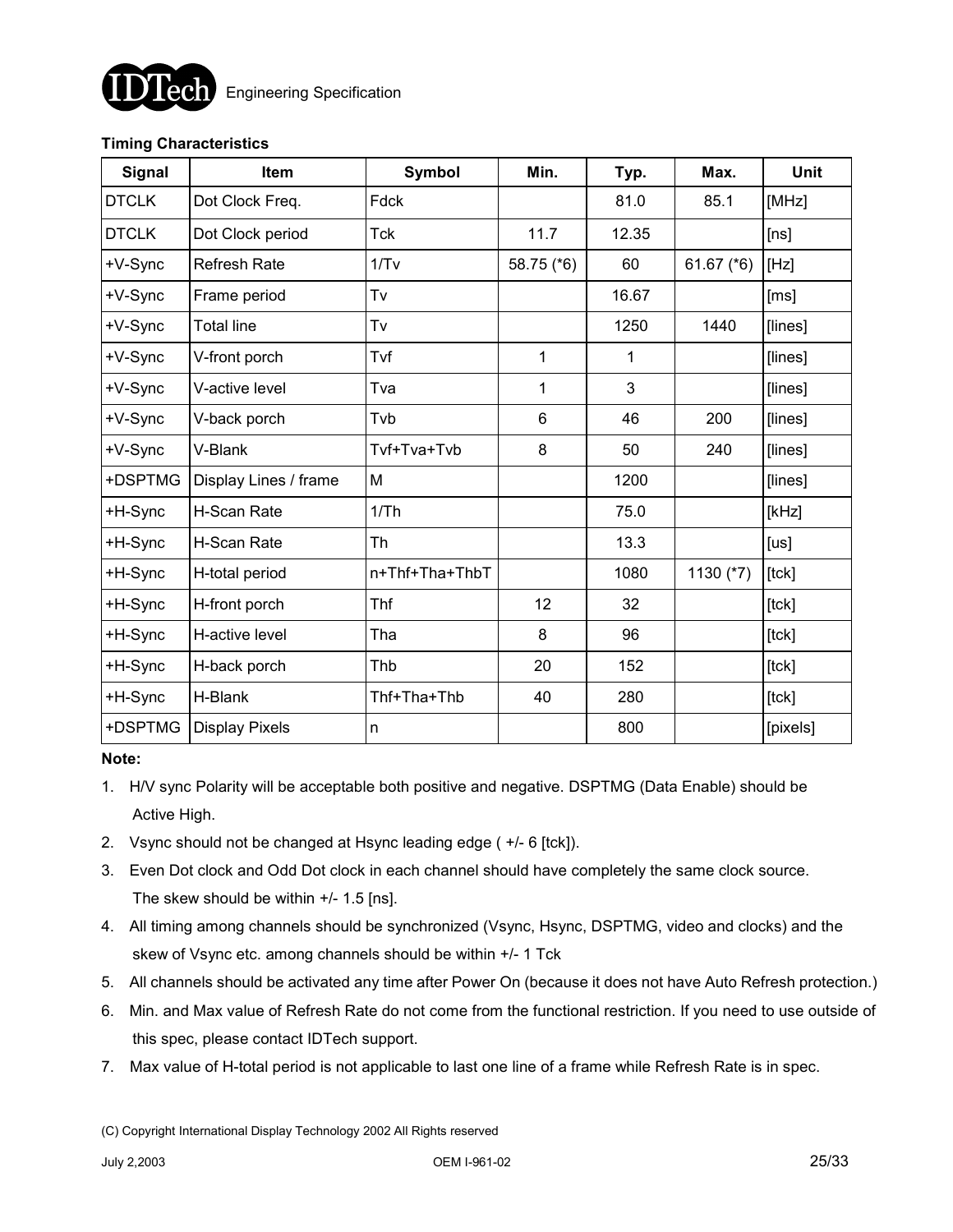

# **8.0 Power Consumption**

## **Input Power Specifications**

| <b>SYMBOL</b> | <b>PARAMETER</b>               | Min. | Typ.   | Max.   | <b>UNITS</b> | <b>CONDITION</b>         |
|---------------|--------------------------------|------|--------|--------|--------------|--------------------------|
| <b>VCC</b>    | Logic/LCD Drive Voltage        | 11.4 | 12.0   | 12.6   | [V]          |                          |
| lin           | <b>Vcc Current</b>             |      | 0.30   | 0.53   | [A]          | VCC=12.0[V]              |
|               |                                |      | $(*1)$ | $(*2)$ |              |                          |
| Pin           | <b>Vcc Power</b>               |      | 3.6    | 6.4    | [W]          | VCC=12.0[V]              |
|               |                                |      | $(*1)$ | $(*2)$ |              |                          |
| VCC rp        | Allowable Logic/LCD Drive      |      |        | 100    | $[mVp-p]$    |                          |
|               | <b>Ripple Voltage</b>          |      |        |        |              |                          |
| VCC ns        | Allowable Logic/LCD Drive      |      |        | 100    | $[mVp-p]$    |                          |
|               | <b>Ripple Noise</b>            |      |        |        |              |                          |
| <b>VBL</b>    | <b>Backlight Power Voltage</b> | 11.0 | 12.0   | 12.6   | [V]          |                          |
| <b>IBL</b>    | <b>VBL Current</b>             | 3.2  | 4.0    | 4.7    | [A]          | $VBL = 12.0$             |
|               |                                |      |        |        |              | 2 minutes after Power ON |
|               |                                | 3.0  | 3.9    | 4.2    | [A]          | $VBL = 12.0$             |
|               |                                |      |        |        |              | 30 minutes after Power   |
|               |                                |      |        |        |              | ON                       |
| PBL           | <b>Backlight Power</b>         |      | 47.2   | 50     | [W]          | VBL=12.0[V]              |
|               | Consumption                    |      |        |        |              | Max. brightness          |
|               | $(*3)$                         |      |        | 0.5    | [W]          | VBL=12.0[V]              |
|               |                                |      |        |        |              | Stand-by (BLON-IN=Low)   |
| VBL rp        | Allowable Backlight Drive      |      |        | 700    | $[mVp-p]$    | $f \geq 10k$ Hz          |
|               | <b>Ripple Voltage</b>          |      |        | 200    | $[mVp-p]$    | $f < 10$ kHz             |

**Note: (\*1)** Vertical Gray Bar (Left =black, Right = White),

**(\*2)** Horizontally-SubPixel/Vertically-DoublePixel Checker Pattern

**(\*3)** Measurement after CCFL Iuminance saturation. (minimum 60 minutes.)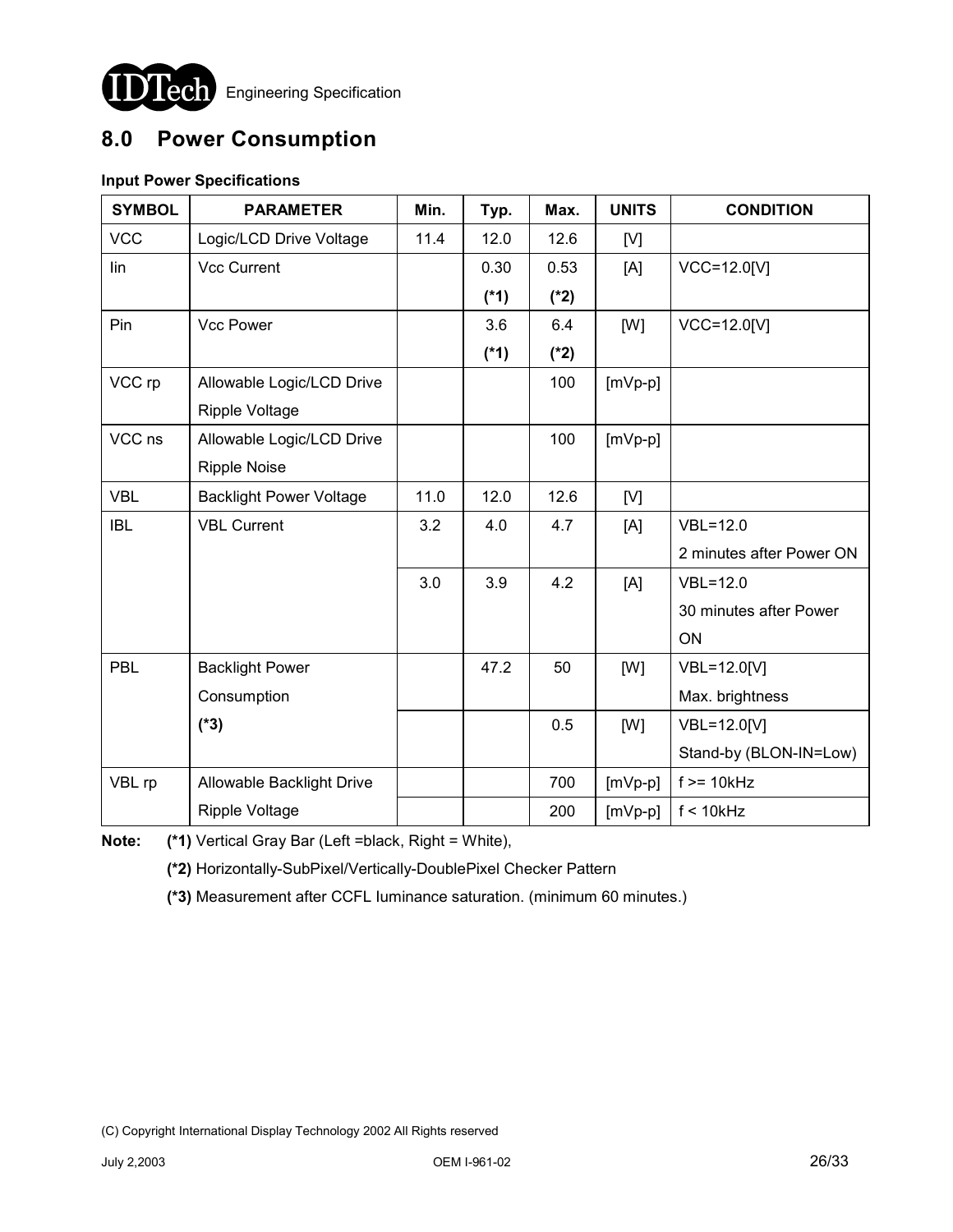

# **9.0 Power ON/OFF Sequence**

VCC power and lamp on/off sequence is as follows. Interface signals are also shown in the chart. Signals from any system shall be Hi-Z state or low level when VCC is off.

#### **Power Sequence**

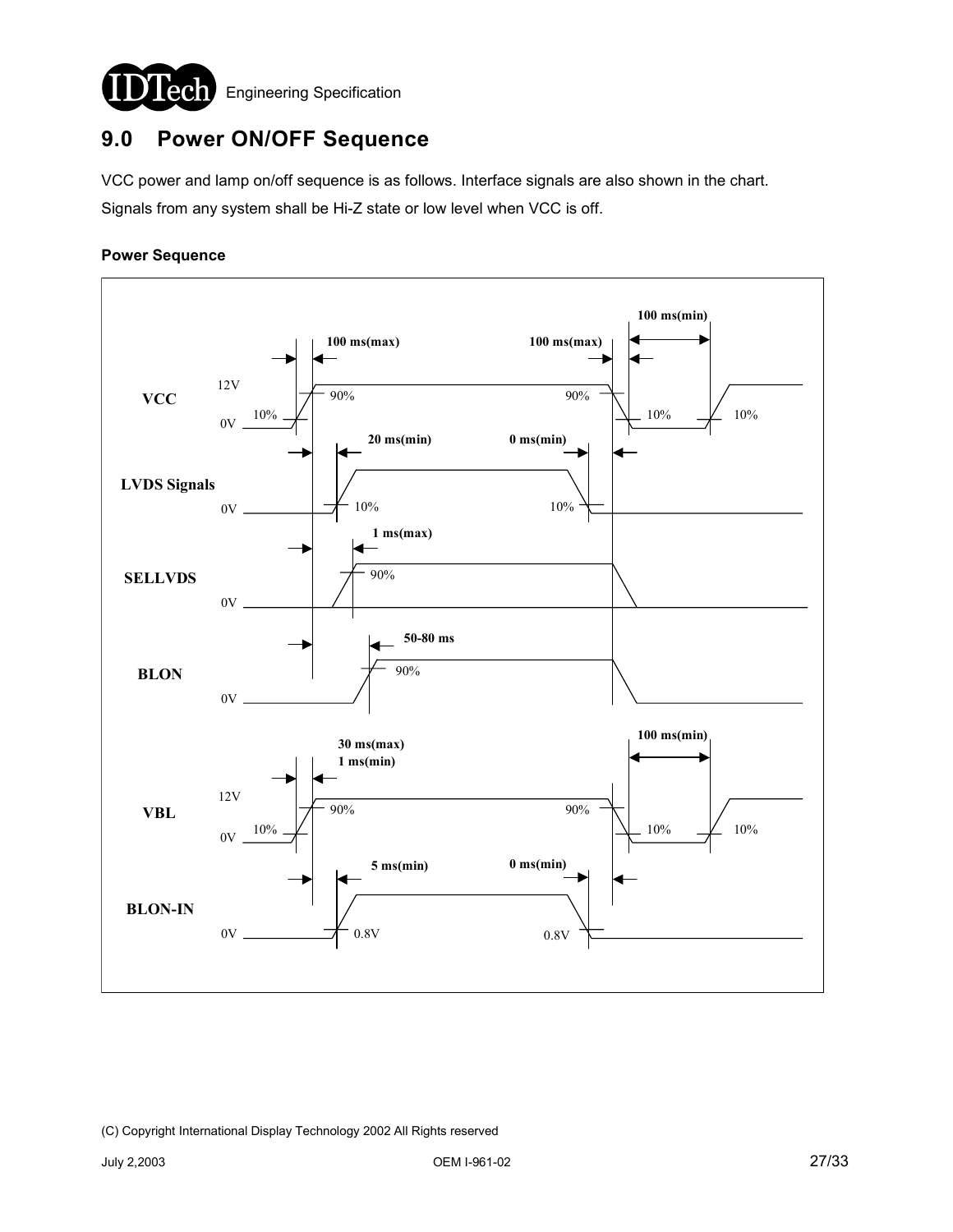

# **10.0 Mechanical Characteristics**

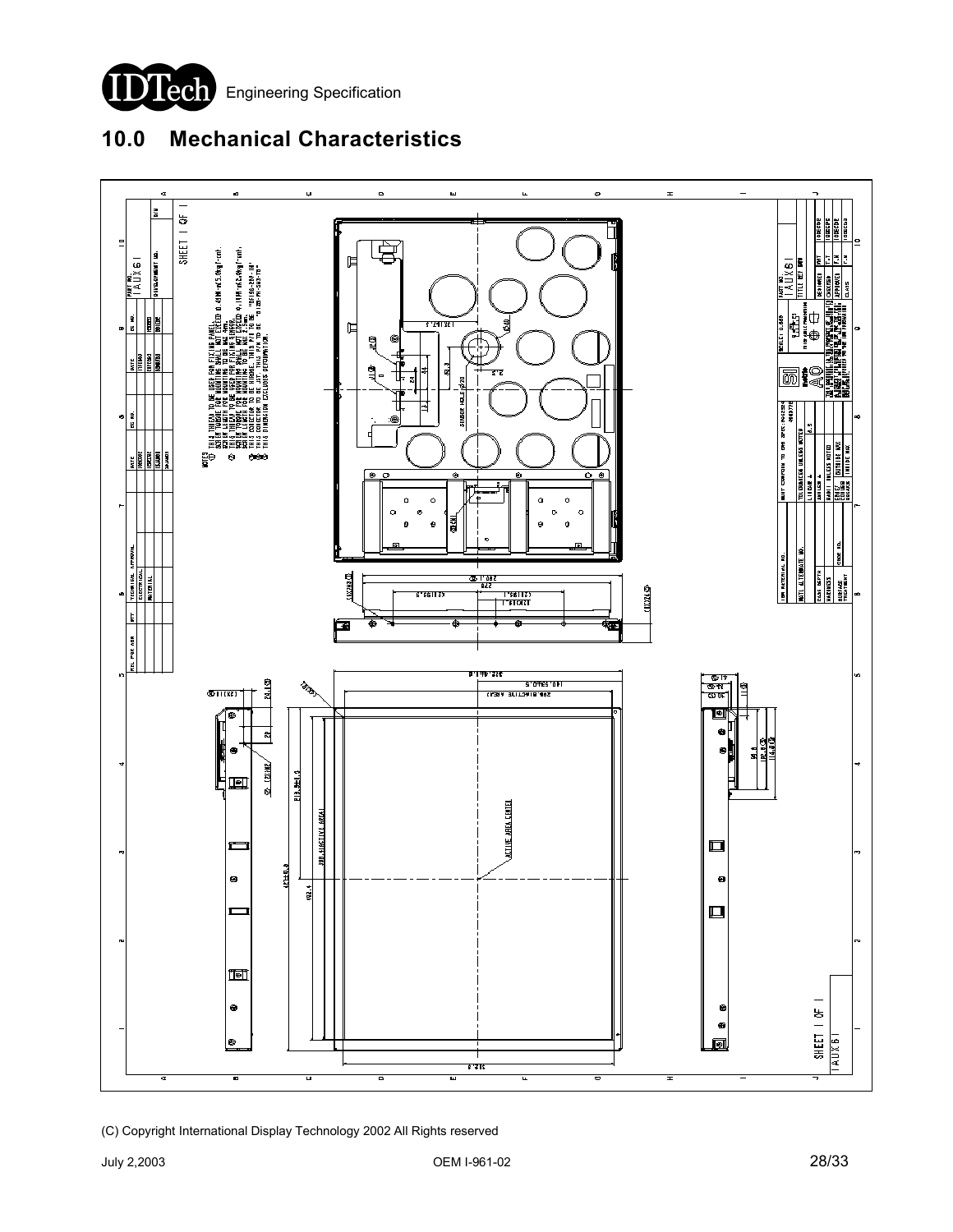

**Lech** Engineering Specification

# **11.0 National Test Lab Requirement**

The display module is authorized to apply the UL Recognized Mark.

#### **Conditions of Acceptability**

- This component has been judged on the basis of the required spacings in the Standard for Safety of Information Technology Equipment, Including Electrical Business Equipment, CAN/CSA C22.2 No.950-95 \*UL 1950, Third Edition, including revisions through revision date March 1, 1998, which are based on the Fourth Amendment to IEC 950, Second Edition, which would cover the component itself if submitted for Listing.
- The inverter output circuit supplied with this model is a limited Current Circuit.
- The units are intended to be supplied by SELV.
- The terminals and connectors are suitable for factory wiring only.
- The terminals and connectors have not been evaluated for field wiring.
- A suitable Electrical and Fire enclosure shall be provided.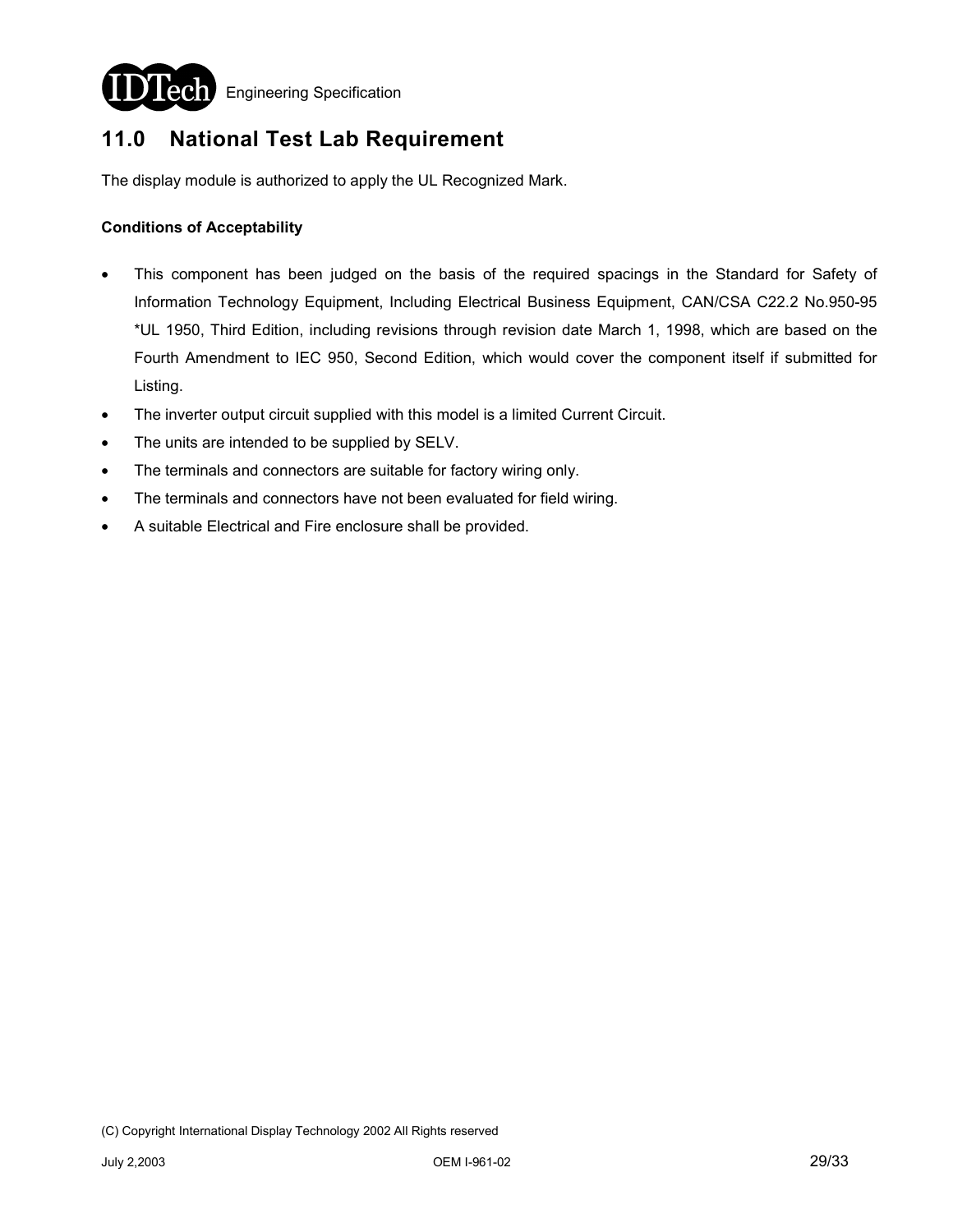

**ech** Engineering Specification

# **12.0 Application Note**

This section describes some outstanding characteristics of IAUX61 module and also describes some design recommendations.

## **12.1 Design Recommendation**

This chapter describes the recommendation when monitor frame is designed.

#### **12.1.1 Recommendation for cooling**

The IAUX61 is a high luminance and high resolution panel and produces some heat. Inadequate cooling can result in damage to the module or the monitor unit.

ADEQUATE AIR FLOW OR OTHER COOLING METHOD ARE REQUIRED TO ENSURE CORRECT TEMPARATURE OPERATION.

Please refer to the maximum operating temperatures of the various components to verify the design.

| Position | Component                   | Max. Temperature Spec. (degree C) |
|----------|-----------------------------|-----------------------------------|
|          | X-Driver IC                 | 100                               |
| 2        | Gate Array                  | 100                               |
| 3        | <b>Inverter Choke Coil</b>  | 105                               |
| 4        | <b>Inverter Transformer</b> | 100                               |

#### **Maximum Temperature of the component**

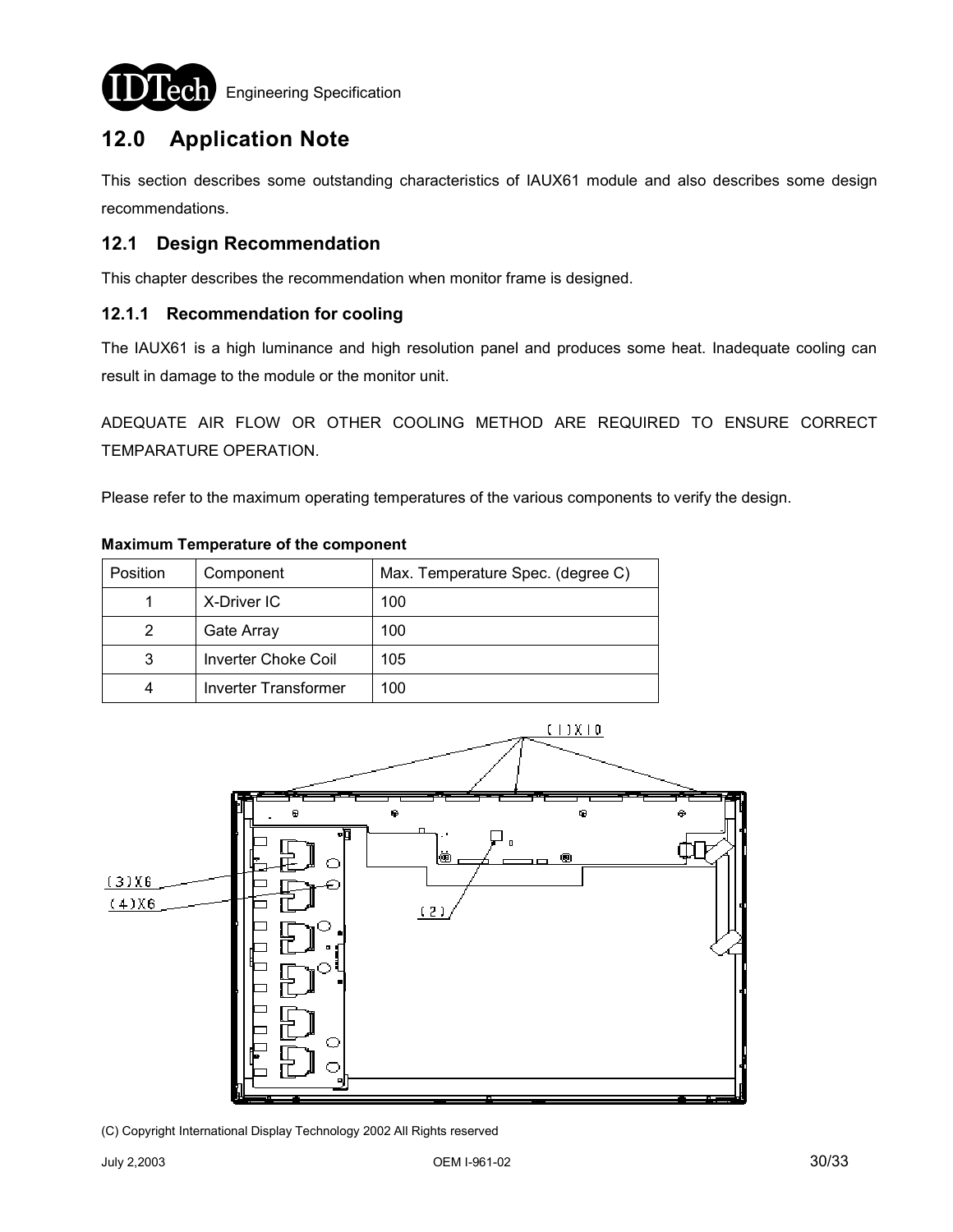

**ech** Engineering Specification

### **12.1.2 Mechanical recommendation for monitor enclosure design**

This LCD module uses IPS technology to enhance viewing angle, this technology is week against twisting and bending forces.

These forces cause bad FOS quality, such an un-uniformity.

In order to keep original FOS quality, please following instruction at manufacturing and designing.

- 1. After installation of the LCD module into an enclosure, do not twist nor bent the LCD module even momentary.
- 2. At designing the enclosure, it should be taken into below consideration. Otherwise the LCD module occur uniformity problem.

2-1. Material of chassis or bracket to mounting LCD module should be hard material, stainless or SECC or SPCC. Material thickness should be exceeded 1mm.

2-2. No bending/twisting forces are applied to the LCD module from out side.

2-3. No pushing force for EMI grounding using metal fingers or gasket LCD metal bezel, to push glass surface by LCD metal bezel opening edge, is applied to LCD module metal bezel wall.

2-4. At designing system front plastic bezel do not touch and push glass surface to avoid un-uniformity.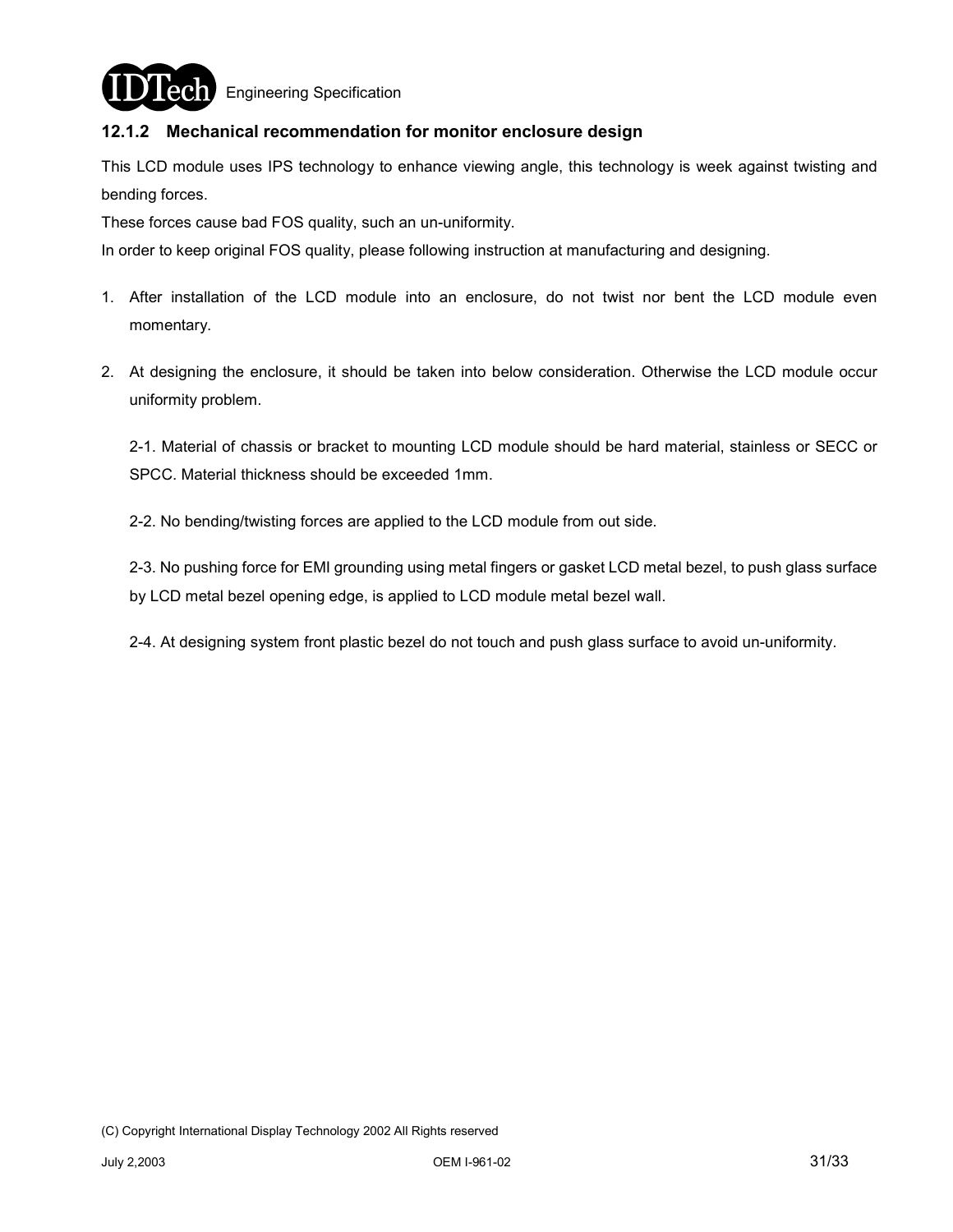

### **12.1.3 Recommendation of designing monitor which uses IAUX61 for EMC compliance**

#### **A. Chassis and Frame Ground if Monitor**

- 1. LCD module should be covered by metal chassis over all except front side. The chassis of the monitor's interface card should be designed as separate parts with the chassis of the LCD module. Holes on the partition wall between two chassis should be as small as possible to pass through the cables. The two chassis should be contacted each other with low impedance.
- 2. Monitor's chassis(equal chassis of LCD module) should have the contact with the frame ground of voltage source with low impedance.
- 3. The chassis of LCD should have the contact with the surrounding of front bezel by finger or something at intervals of less than 1 inch.
- 4. The ground of the monitor's interface card should be contacted with its chassis with low impedance.
- 5. The holes for thermal radiation, on chassis of LCD module or monitor's interface card, should be less than 1 inch in diameter, at intervals of less than 1 inch. We recommended the holes are about 5mm in diameter, at intervals of about 10mm to 15mm.

#### **B. LVDS cable (assumption as wire type, not FPC or FFC)**

- 1. Signal pairs of the differential signals should be twisted each other with more than a turn per a centimeter.
- 2. The ground line would wind around the set of LVDS cables (1 channel).
- 3. The set of LVDS cables would be covered by shield mesh. To make the shield mesh contacted with the signal ground, it is possible to strip the cover of ground line wound around LVDS signals.
- 4. Ferrite Core would be added to LVDS cables at the point near signal source. We recommend the above works at that priority (1. is the highest).
- **C. A ferrite core would be added to the power cable which supply +12 volts to LCD module.**